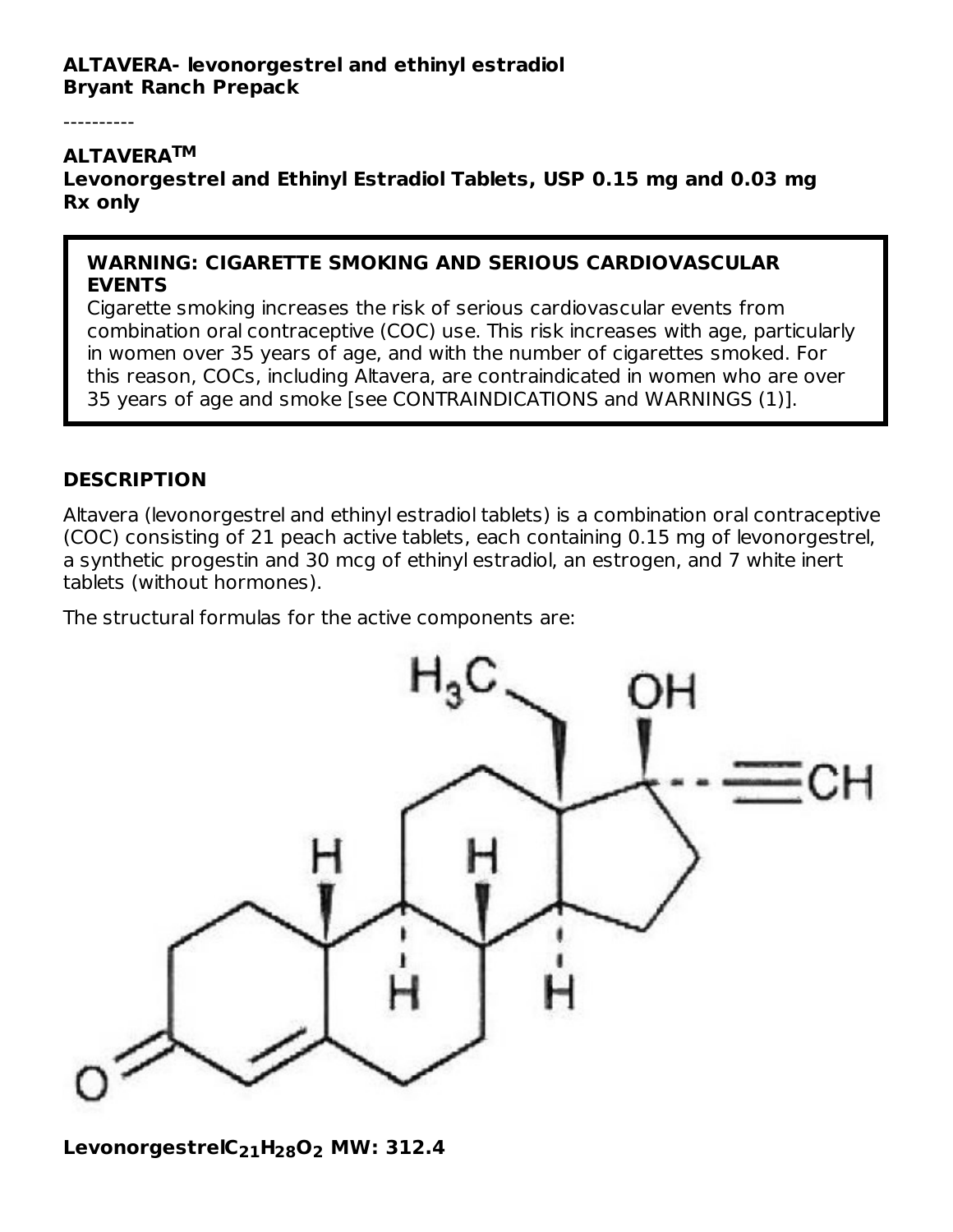

## **Ethinyl EstradiolC H O MW: 296.4 20 24 2**

Ethinyl Estradiol is 19-nor-17α-pregna-1,3,5(10)-trien-20-yne-3, 17-diol.

Each peach active tablet contains the following inactive ingredients: lactose anhydrous, iron oxide black, iron oxide red, iron oxide yellow, magnesium stearate, polyethylene glycol, polyvinyl alcohol-part hydrolyzed, povidone, talc, titanium dioxide.

Each white inert tablet contains the following inactive ingredients: lactose anhydrous, magnesium stearate, polyethylene glycol, polyvinyl alcohol-part hydrolyzed, povidone, talc, titanium dioxide.

## **CLINICAL PHARMACOLOGY**

Combination oral contraceptives prevent pregnancy primarily by suppressing ovulation.

#### **INDICATIONS AND USAGE**

Altavera is indicated for use by females of reproductive potential to prevent pregnancy.

## **CONTRAINDICATIONS**

Altavera is contraindicated in females who are known to have the following conditions:

- A high risk of arterial or venous thrombotic diseases. Examples include women who are known to:
	- Smoke, if over age 35 [see BOXED WARNING and WARNINGS (1)].
	- Have current or history of deep vein thrombosis or pulmonary embolism [see WARNINGS (1)].
	- Have cerebrovascular disease [see WARNINGS (1)].
	- $\circ$  Have coronary artery disease [see WARNINGS (1)].
	- Have thrombogenic valvular or thrombogenic rhythm diseases of the heart (for example, subacute bacterial endocarditis with valvular disease, or atrial fibrillation) [see WARNINGS (1)].
	- $\circ$  Have inherited or acquired hypercoagulopathies [see WARNINGS (1)].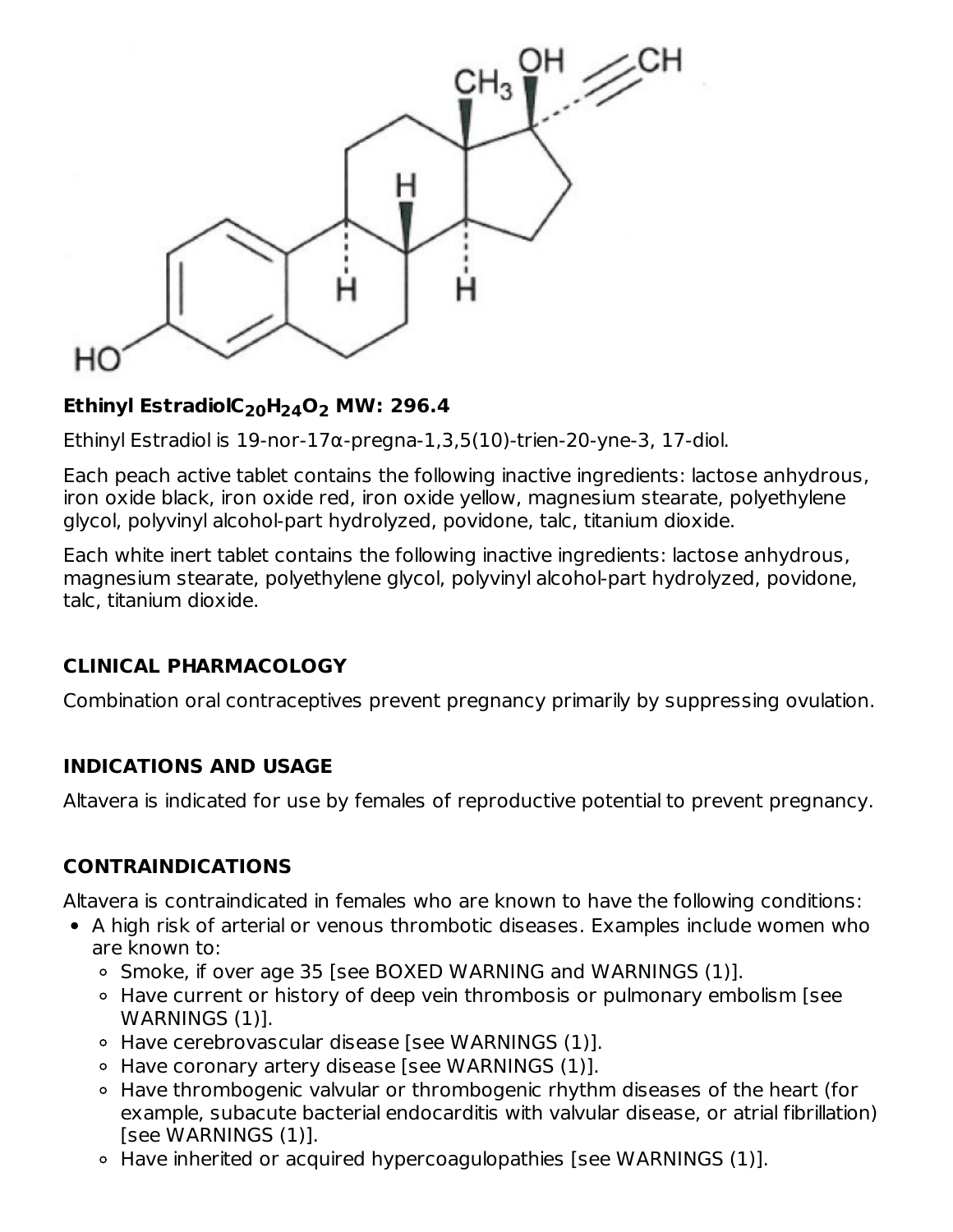- Have uncontrolled hypertension or hypertension with vascular disease [see WARNINGS (3)].
- Have diabetes mellitus and are over age 35, diabetes mellitus with hypertension or vascular disease or other end-organ damage, or diabetes mellitus of >20 years duration [see WARNINGS (7)].
- Have headaches with focal neurological symptoms, migraine headaches with aura, or over age 35 with any migraine headaches [see WARNINGS (8)].
- Current or history of breast cancer or other estrogen- or progestin-sensitive cancer.
- Liver tumors, acute viral hepatitis, or severe (decompensated) cirrhosis [see WARNINGS (2)].
- Use of Hepatitis C drug combinations containing ombitasvir/paritaprevir/ritonavir, with or without dasabuvir, due to the potential for ALT elevations [see WARNINGS (5)].
- Undiagnosed abnormal uterine bleeding [see WARNINGS (9)].

## **WARNINGS**

## **1. Thromboembolic Disorders and Other Vascular Conditions**

- Stop Altavera if an arterial or venous thrombotic/thromboembolic event occurs.
- Stop Altavera if there is unexplained loss of vision, proptosis, diplopia, papilledema, or retinal vascular lesions and evaluate for retinal vein thrombosis immediately.
- Discontinue Altavera during prolonged immobilization. If feasible, stop Altavera at least four weeks before and through two weeks after major surgery, or other surgeries known to have an elevated risk of thromboembolism.
- Start Altavera no earlier than four weeks after delivery in females who are not breastfeeding. The risk of postpartum thromboembolism decreases after the third postpartum week, whereas the likelihood of ovulation increases after the third postpartum week.
- Before starting Altavera evaluate any past medical history or family history of thrombotic or thromboembolic disorders and consider whether the history suggests an inherited or acquired hypercoagulopathy. Altavera is contraindicated in females with a high risk of arterial or venous thrombotic/thromboembolic diseases (see CONTRAINDICATIONS).

## Arterial Events

COCs increase the risk of cardiovascular events and cerebrovascular events, such as myocardial infarction and stroke. The risk is greater among older women (> 35 years of age), smokers, and females with hypertension, dyslipidemia, diabetes, or obesity.

Altavera is contraindicated in women over 35 years of age who smoke (see CONTRAINDICATIONS). Cigarette smoking increases the risk of serious cardiovascular events from COC use. This risk increases with age, particularly in women over 35 years of age, and with the number of cigarettes smoked.

## Venous Events

Use of COCs increases the risk of venous thromboembolic events (VTEs), such as deep vein thrombosis and pulmonary embolism. Risk factors for VTEs include smoking, obesity, and family history of VTE, in addition to other factors that contraindicate use of COCs (see CONTRAINDICATIONS). While the increased risk of VTE associated with use of COCs is well-established, the rates of VTE are even greater during pregnancy, and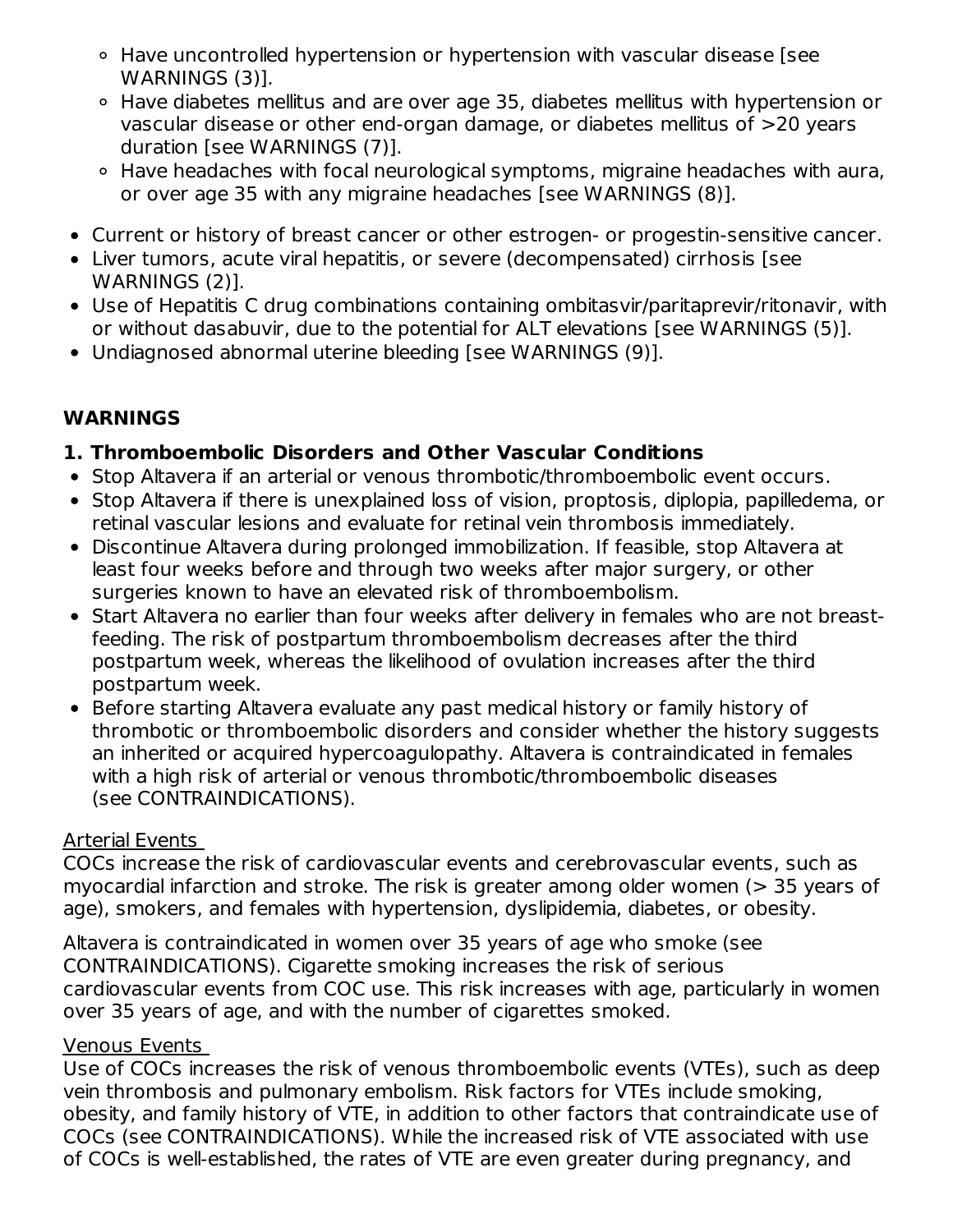especially during the postpartum period (see Figure 1). The rate of VTE in females using COCs has been estimated to be 3 to 9 cases per 10,000 woman-years.

The risk of VTE is highest during the first year of use of a COC and when restarting hormonal contraception after a break of four weeks or longer. Based on results from a few studies, there is some evidence that this is true for non-oral products as well. The risk of thromboembolic disease due to COCs gradually disappears after COC use is discontinued.

Figure 1 shows the risk of developing a VTE for females who are not pregnant and do not use oral contraceptives, for females who use oral contraceptives, for pregnant females, and for females in the postpartum period. To put the risk of developing a VTE into perspective: If 10,000 females who are not pregnant and do not use oral contraceptives are followed for one year, between 1 and 5 of these females will develop a VTE.





## **2. Liver Disease**

#### Elevated Liver Enzymes

Altavera is contraindicated in females with acute viral hepatitis or severe (decompensated) cirrhosis of liver (see CONTRAINDICATIONS). Discontinue Altavera if jaundice develops. Acute liver test abnormalities may necessitate the discontinuation of COC use until the liver tests return to normal and COC causation has been excluded.

#### Liver Tumors

Altavera is contraindicated in females with benign or malignant liver tumors (see CONTRAINDICATIONS). COCs increase the risk of hepatic adenomas. An estimate of the attributable risk is 3.3 cases/100,000 COC users. Rupture of hepatic adenomas may cause death from abdominal hemorrhage.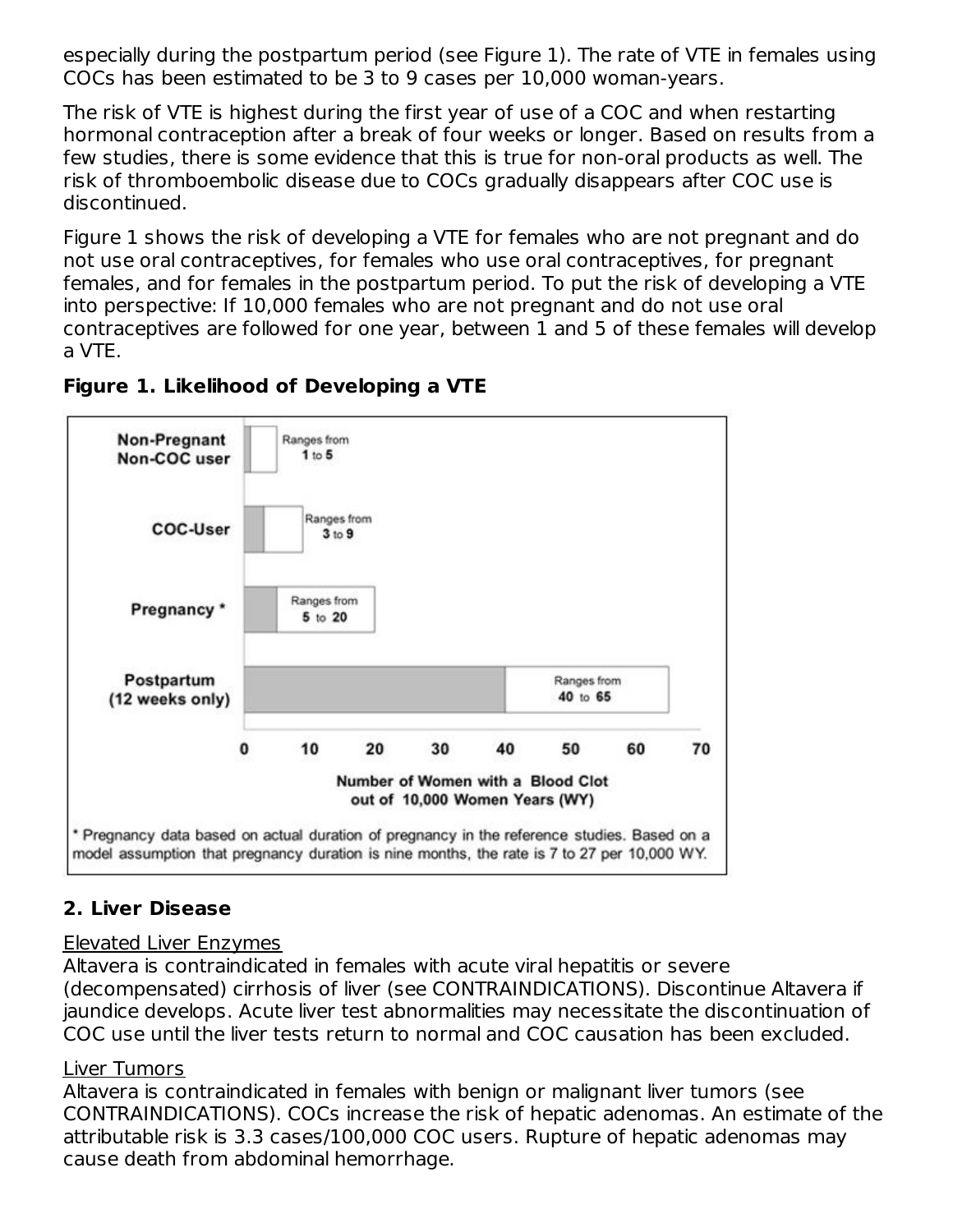Studies have shown an increased risk of developing hepatocellular carcinoma in longterm (> 8 years) COC users. The attributable risk of liver cancers in COC users is less than one case per million users.

## **3. Hypertension**

Altavera is contraindicated in females with uncontrolled hypertension or hypertension with vascular disease (see CONTRAINDICATIONS). For all females, including those with well- controlled hypertension, monitor blood pressure at routine visits and stop Altavera if blood pressure rises significantly.

An increase in blood pressure has been reported in females using COCs, and this increase is more likely in older women with extended duration of use. The effect of COCs on blood pressure may vary according to the progestin in the COC.

## **4. Age-related Considerations**

The risk for cardiovascular disease and prevalence of risk factors for cardiovascular disease increase with age. Certain conditions, such as smoking and migraine headache without aura, that do not contraindicate COC use in younger females, are contraindications to use in women over 35 years of age [see CONTRAINDICATIONS and WARNINGS (1) ]. Consider the presence of underlying risk factors that may increase the risk of cardiovascular disease or VTE, particularly before initiating a COC for women over 35 years, such as:

- Hypertension
- Diabetes
- Dyslipidemia
- Obesity

# **5. Risk of Liver Enzyme Elevations with Concomitant Hepatitis C Treatment**

During clinical trials with the Hepatitis C combination drug regimen that contains ombitasvir/paritaprevir/ritonavir, with or without dasabuvir, ALT elevations greater than 5 times the upper limit of normal (ULN), including some cases greater than 20 times the ULN, were significantly more frequent in women using ethinyl estradiol-containing medications such as COCs. Discontinue Altavera prior to starting therapy with the combination drug regimen ombitasvir/paritaprevir/ritonavir, with or without dasabuvir (see CONTRAINDICATIONS). Altavera can be restarted approximately 2 weeks following completion of treatment with the combination drug regimen.

## **6. Gallbladder Disease**

Studies suggest an increased risk of developing gallbladder disease among COC users. Use of COCs may also worsen existing gallbladder disease.

A past history of COC-related cholestasis predicts an increased risk with subsequent COC use. Females with a history of pregnancy-related cholestasis may be at an increased risk for COC- related cholestasis.

## **7. Adverse Carbohydrate and Lipid Metabolic Effects**

## Hyperglycemia

Altavera is contraindicated in diabetic women over age 35, or females who have diabetes with hypertension, nephropathy, retinopathy, neuropathy, other vascular disease, or females with diabetes of > 20 years duration (see CONTRAINDICATIONS). Altavera may decrease glucose tolerance. Carefully monitor prediabetic and diabetic females who are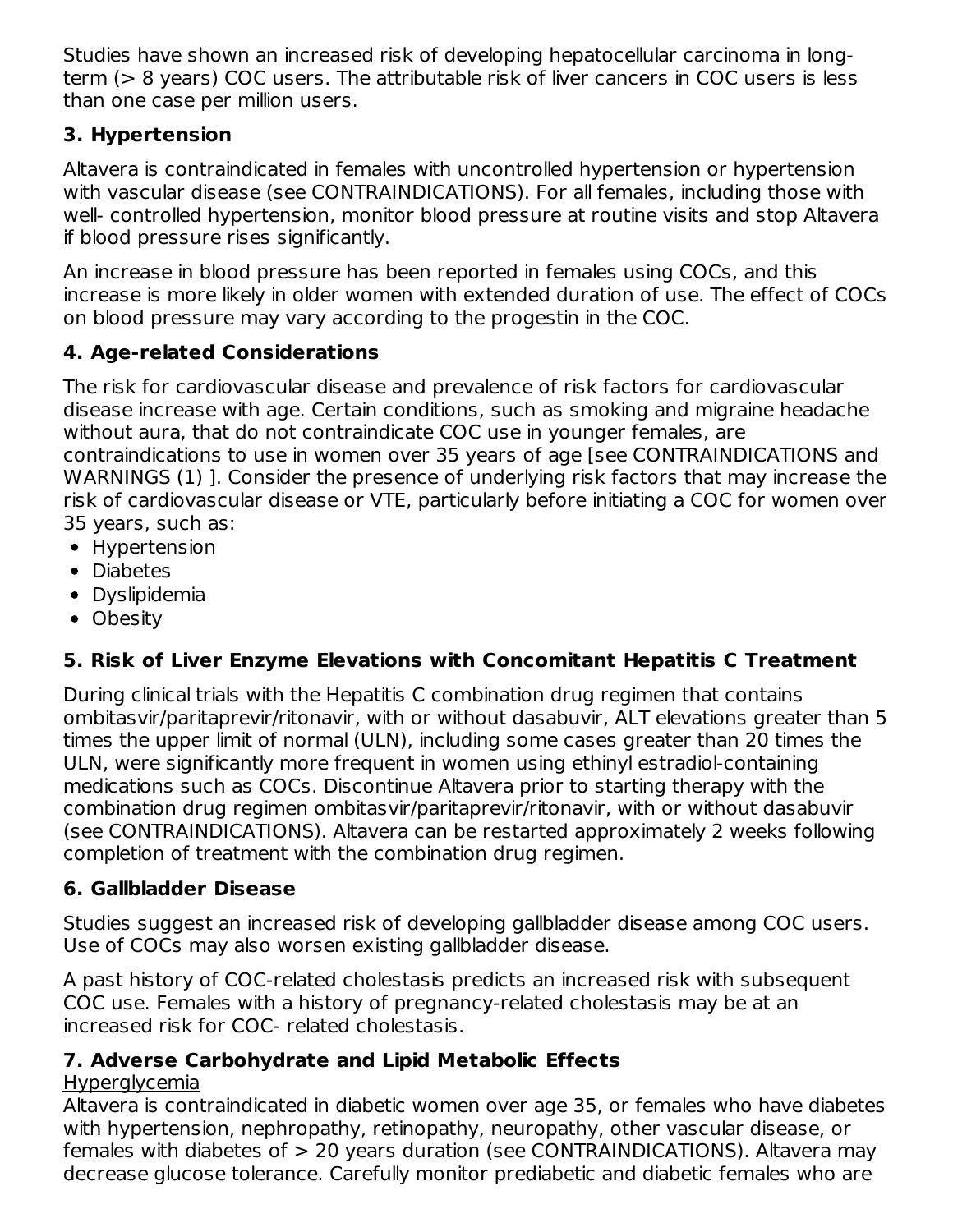using Altavera.

#### Dyslipidemia

Consider alternative contraception for females with uncontrolled dyslipidemia. Altavera may cause adverse lipid changes.

Females with hypertriglyceridemia, or a family history thereof, may have an increase in serum triglyceride concentrations when using Altavera, which may increase the risk of pancreatitis.

### **8. Headache**

Altavera is contraindicated in females who have headaches with focal neurological symptoms or have migraine headaches with aura, and in women over age 35 years who have migraine headaches with or without aura (see CONTRAINDICATIONS).

If a woman using Altavera develops new headaches that are recurrent, persistent, or severe, evaluate the cause and discontinue Altavera if indicated. Consider discontinuation of Altavera if there is an increased frequency or severity of migraines during COC use (which may be prodromal of a cerebrovascular event).

## **9. Bleeding Irregularities and Amenorrhea**

### Unscheduled Bleeding and Spotting

Females using Altavera may experience unscheduled (breakthrough or intracyclic) bleeding and spotting, especially during the first three months of use. Bleeding irregularities may resolve over time or by changing to a different contraceptive product. If bleeding persists or occurs after previously regular cycles, evaluate for causes such as pregnancy or malignancy.

In two clinical trials of Altavera (1084 subjects reporting for a total of 8186 treatment cycles and 238 subjects reporting for a total of 1102 treatment cycles), breakthrough bleeding occurred in 6.9% and 8.1% of reported cycles, and spotting occurred in 8.6% and 7.9% of reported cycles over the total study duration, respectively. In the two trials, intermenstrual bleeding (i.e., breakthrough bleeding and/or spotting) occurred in 13.1% and 12.9% of reported cycles over the total study duration, respectively. In one trial, 33 subjects out of 1084 (3.0%) discontinued due to bleeding irregularities (i.e., breakthrough bleeding and spotting); in the other trial, 6 subjects out of 238 (2.5%) discontinued due to bleeding irregularities.

## Amenorrhea and Oligomenorrhea

Females who use Altavera may experience absence of scheduled (withdrawal) bleeding, even if they are not pregnant. In two clinical trials of Altavera, one including 8186 reported treatment cycles, and the other including 1102 reported treatment cycles, amenorrhea occurred in 1.5% of treatment cycles in each trial.

If scheduled bleeding does not occur, consider the possibility of pregnancy. If the patient has not adhered to the prescribed dosing schedule (missed one or two active tablets or started taking them on a day later than she should have), consider the possibility of pregnancy at the time of the first missed period and perform appropriate diagnostic measures. If the patient has adhered to the prescribed dosing schedule and misses two consecutive periods, rule out pregnancy.

After discontinuation of a COC, amenorrhea or oligomenorrhea may occur, especially if these conditions were pre-existent.

## **10. Depression**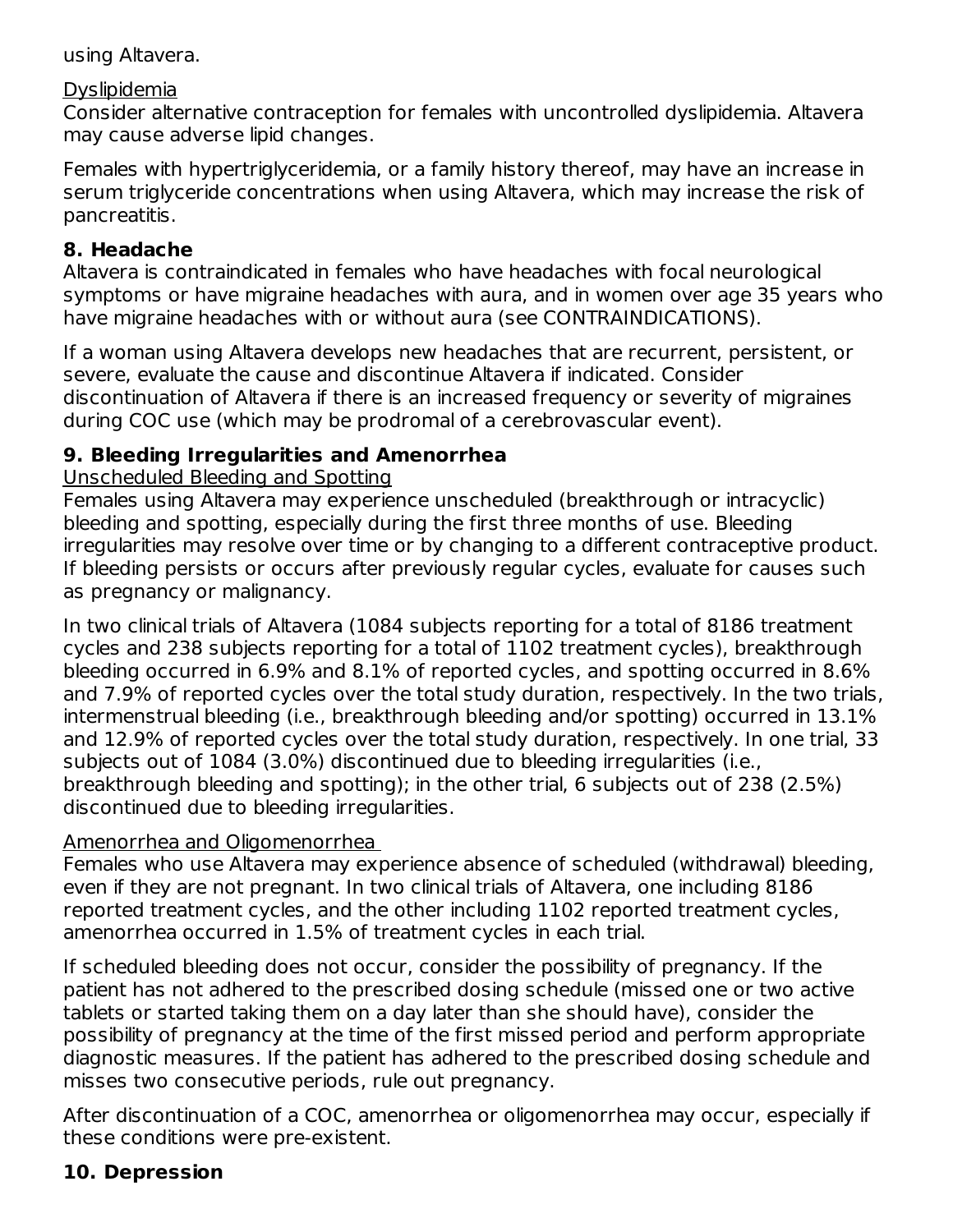Carefully observe females with a history of depression and discontinue Altavera if depression recurs to a serious degree. Data on the association of COCs with onset of depression or exacerbation of existing depression are limited.

## **11. Cervical Cancer**

Some studies suggest that COCs are associated with an increase in the risk of cervical cancer or intraepithelial neoplasia. There is controversy about the extent to which these findings are due to differences in sexual behavior and other factors.

## **12. Effect on Binding Globulins**

The estrogen component of Altavera may raise the serum concentrations of thyroxinebinding globulin, sex hormone-binding globulin, and cortisol-binding globulin. The dose of replacement thyroid hormone or cortisol therapy may need to be increased.

### **13. Hereditary Angioedema**

In females with hereditary angioedema, exogenous estrogens may induce or exacerbate symptoms of angioedema.

### **14. Chloasma**

Chloasma may occur with Altavera use, especially in females with a history of chloasma gravidarum. Advise females with a history of chloasma to avoid exposure to the sun or ultraviolet radiation while using Altavera.

## **PRECAUTIONS**

#### **1. Lipid Disorders**

Women who are being treated for hyperlipidemias should be followed closely if they elect to use oral contraceptives. Some progestogens may elevate LDL levels and may render the control of hyperlipidemias more difficult [see WARNINGS (7)].

In patients with familial defects of lipoprotein metabolism receiving estrogen-containing preparations, there have been case reports of significant elevations of plasma triglycerides leading to pancreatitis.

## **2. Fluid Retention**

Oral contraceptives may cause some degree of fluid retention. They should be prescribed with caution, and only with careful monitoring, in patients with conditions which might be aggravated by fluid retention.

#### **3. Gastrointestinal Motility**

Diarrhea and/or vomiting may reduce hormone absorption (see DOSAGE AND ADMINISTRATION).

#### **4. Drug Interactions**

The sections below provide information on substances for which data on drug interactions with COCs are available. There is little information available about the clinical effect of most drug interactions that may affect COCs. However, based on the known pharmacokinetic effects of these drugs, clinical strategies to minimize any potential adverse effect on contraceptive effectiveness or safety are suggested.

Consult the approved product labeling of all concurrently used drugs to obtain further information about interactions with COCs or the potential for metabolic enzyme or transporter system alterations.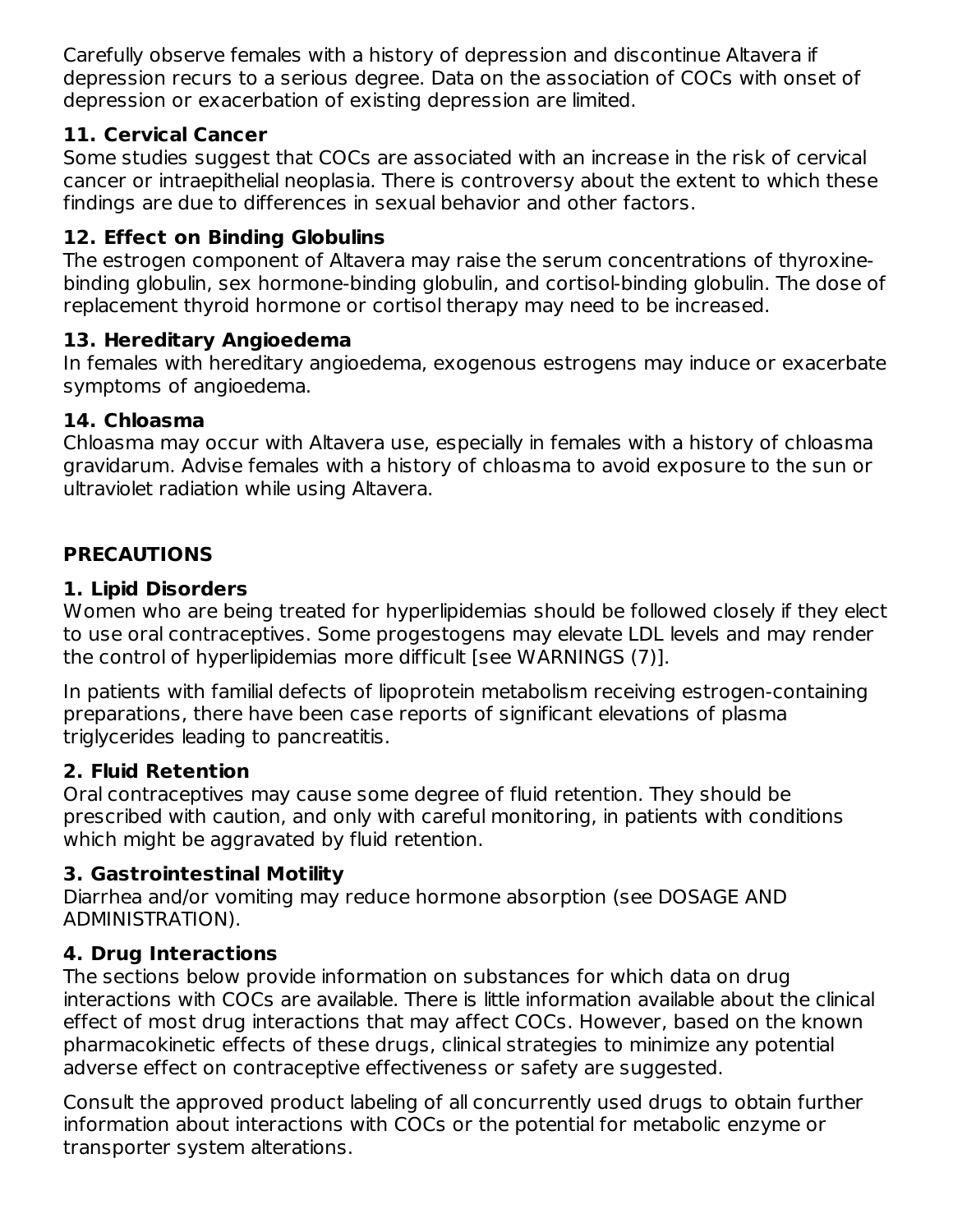No drug-drug interaction studies were conducted with Altavera.

## **4.1 Effects of Other Drugs on Combined Oral Contraceptives**

Substances Decreasing the Plasma Concentrations of COCs and Potentially Diminishing the Efficacy of COCs:

Table 1 includes substances that demonstrated an important drug interaction with Altavera.

### **Table 1: Significant Drug Interactions Involving Substances That Affect COCs**

|                                | Metabolic Enzyme Inducers                                                                                                                                                                                                                                                                                                                                                                                     |
|--------------------------------|---------------------------------------------------------------------------------------------------------------------------------------------------------------------------------------------------------------------------------------------------------------------------------------------------------------------------------------------------------------------------------------------------------------|
|                                | • Concomitant use of COCs with metabolic enzyme inducers may<br>decrease the plasma concentrations of the estrogen and/or progestin<br>component of COCs.<br>Clinical $\text{effect} \bullet\>$ Decreased exposure of the estrogen and/or progestin component of<br>COCs may potentially diminish the effectiveness of COCs and may lead<br>to contraceptive failure or an increase in breakthrough bleeding. |
| Prevention<br>or<br>management | • Counsel females to use an alternative method of contraception or<br>a backup method when enzyme inducers are used with COCs.<br>Continue backup contraception for 28 days after discontinuing<br>the enzyme inducer to maintain contraceptive reliability.                                                                                                                                                  |
| <b>Examples</b>                | Aprepitant, barbiturates, bosentan, carbamazepine, efavirenz, felbamate,<br>griseofulvin, oxcarbazepine, phenytoin, rifampin, rifabutin, rufinamide,<br>topiramate, products containing St. John's wort <sup>a</sup> , and certain protease<br>inhibitors (see separate section on protease inhibitors below).                                                                                                |
| Colesevelam                    |                                                                                                                                                                                                                                                                                                                                                                                                               |
| Clinical effect                | • Concomitant use of COCs with colesevelam significantly<br>decreases systemic exposure of ethinylestradiol.<br>Decreased exposure of the estrogen component of COCs may<br>potentially reduce contraceptive efficacy or result in an increase in<br>breakthrough bleeding, depending on the strength of ethinyl estradiol<br>in the COC.                                                                     |
| Prevention                     |                                                                                                                                                                                                                                                                                                                                                                                                               |
| or                             | Administer 4 or more hours apart to attenuate this drug interaction.                                                                                                                                                                                                                                                                                                                                          |
| management                     |                                                                                                                                                                                                                                                                                                                                                                                                               |

aInduction potency of St. John's wort may vary widely based on preparation.

Substances increasing the systemic exposure of COCs:

Co-administration of atorvastatin or rosuvastatin and COCs containing ethinyl estradiol increase systemic exposure of ethinyl estradiol by approximately 20 to 25 percent. Ascorbic acid and acetaminophen may increase systemic exposure of ethinyl estradiol, possibly by inhibition of conjugation. CYP3A inhibitors such as itraconazole, voriconazole, fluconazole, grapefruit juice, or ketoconazole may increase systemic exposure of the estrogen and/or progestin component of COCs.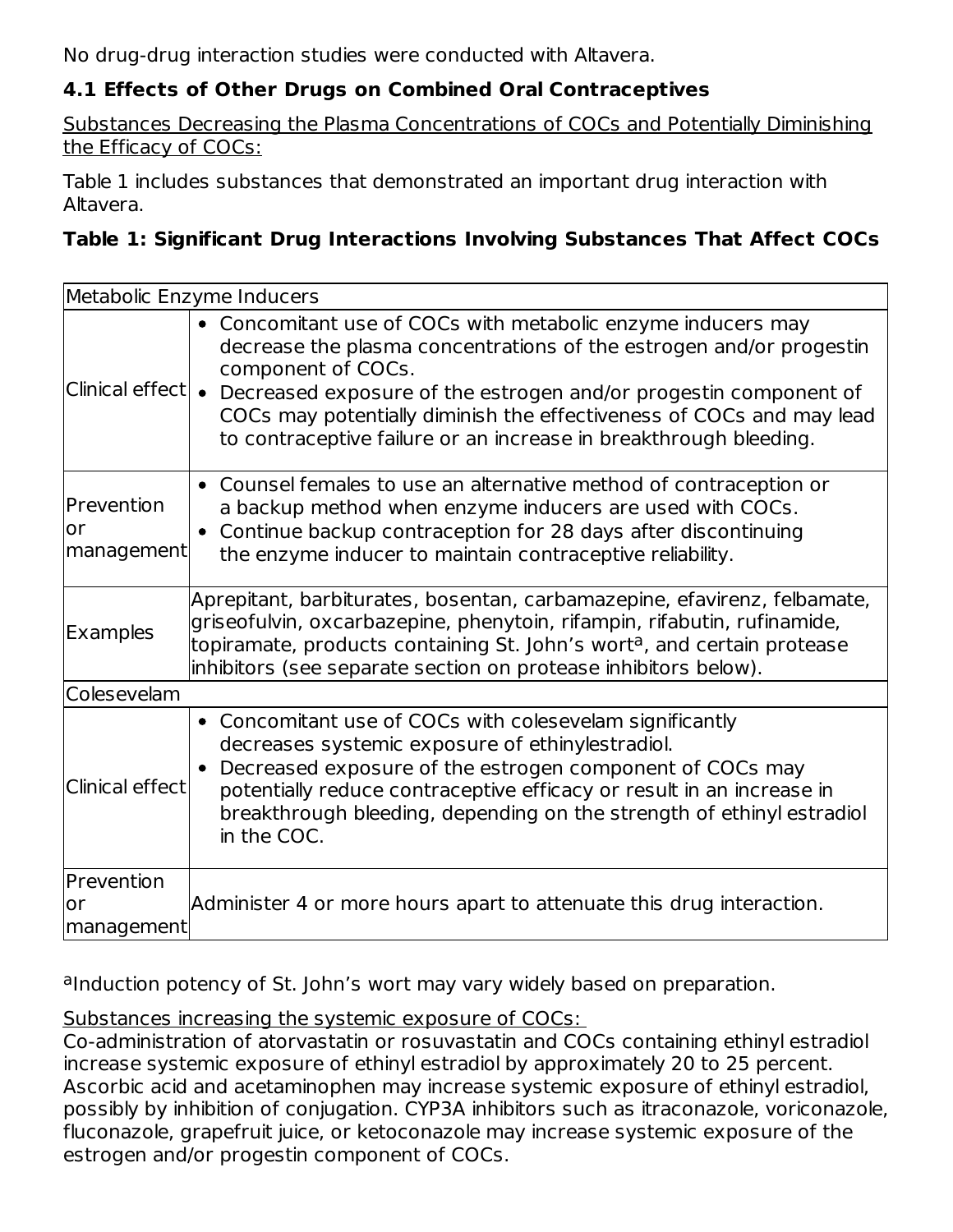Human immunodeficiency virus (HIV)/hepatitis C virus (HCV) protease inhibitors and non nucleoside reverse transcriptase inhibitors:

Significant decreases in systemic exposure of the estrogen and/or progestin have been noted when COCs are co-administered with some HIV protease inhibitors (e.g., nelfinavir, ritonavir, darunavir/ritonavir, (fos)amprenavir/ritonavir, lopinavir/ritonavir, and tipranavir/ritonavir), some HCV protease inhibitors (e.g., boceprevir and telaprevir), and some non-nucleoside reverse transcriptase inhibitors (e.g., nevirapine). In contrast, significant increases in systemic exposure of the estrogen and/or progestin have been noted when COCs are co-administered with certain other HIV protease inhibitors (e.g., indinavir and atazanavir/ritonavir) and with other non-nucleoside reverse transcriptase inhibitors (e.g., etravirine).

## **4.2 Effects of Combined Oral Contraceptives on Other Drugs**

Table 2 provides significant drug interaction information for drugs co-administered with Altavera.

#### **Table 2: Significant Drug Interaction Information for Drugs Co-Administered With COCs**

| Lamotrigine                               |                                                                                                                                                                                                                                                                                                                                    |
|-------------------------------------------|------------------------------------------------------------------------------------------------------------------------------------------------------------------------------------------------------------------------------------------------------------------------------------------------------------------------------------|
| Clinical effect                           | • Concomitant use of COCs with lamotrigine may significantly<br>decrease systemic exposure of lamotrigine due to induction of<br>lamotrigine glucuronidation.<br>• Decreased systemic exposure of lamotrigine may reduce<br>seizure control.                                                                                       |
| <b>IPrevention</b><br>lor<br>management   | Dose adjustment may be necessary. Consult the approved product<br>labeling for lamotrigine.                                                                                                                                                                                                                                        |
| <b>Therapy</b>                            | Thyroid Hormone Replacement Therapy or Corticosteroid Replacement                                                                                                                                                                                                                                                                  |
|                                           | Concomitant use of COCs with thyroid hormone replacement therapy or<br>Clinical effect corticosteroid replacement therapy may increase systemic exposure of<br>thyroid- binding and cortisol-binding globulin (see Warnings, EFFECT ON<br><b>BINDING GLOBULINS).</b>                                                               |
| Prevention<br>lor                         | The dose of replacement thyroid hormone or cortisol therapy may need to<br>be increased. Consult the approved product labeling for the therapy in use<br> management (see Warnings, EFFECT ON BINDING GLOBULINS).                                                                                                                  |
| <b>Other Drugs</b>                        |                                                                                                                                                                                                                                                                                                                                    |
|                                           | Concomitant use of COCs may decrease systemic exposure of<br>acetaminophen, morphine, salicylic acid, and temazepam. Concomitant<br>Clinical effect use with ethinyl estradiol containing COCs may increase systemic<br>exposure of other drugs (e.g., cyclosporine, prednisolone, theophylline,<br>tizanidine, and voriconazole). |
| Prevention<br>lor<br>managementused drug. | The dosage of drugs that can be affected by this interaction may need to<br>be increased. Consult the approved product labeling for the concomitantly                                                                                                                                                                              |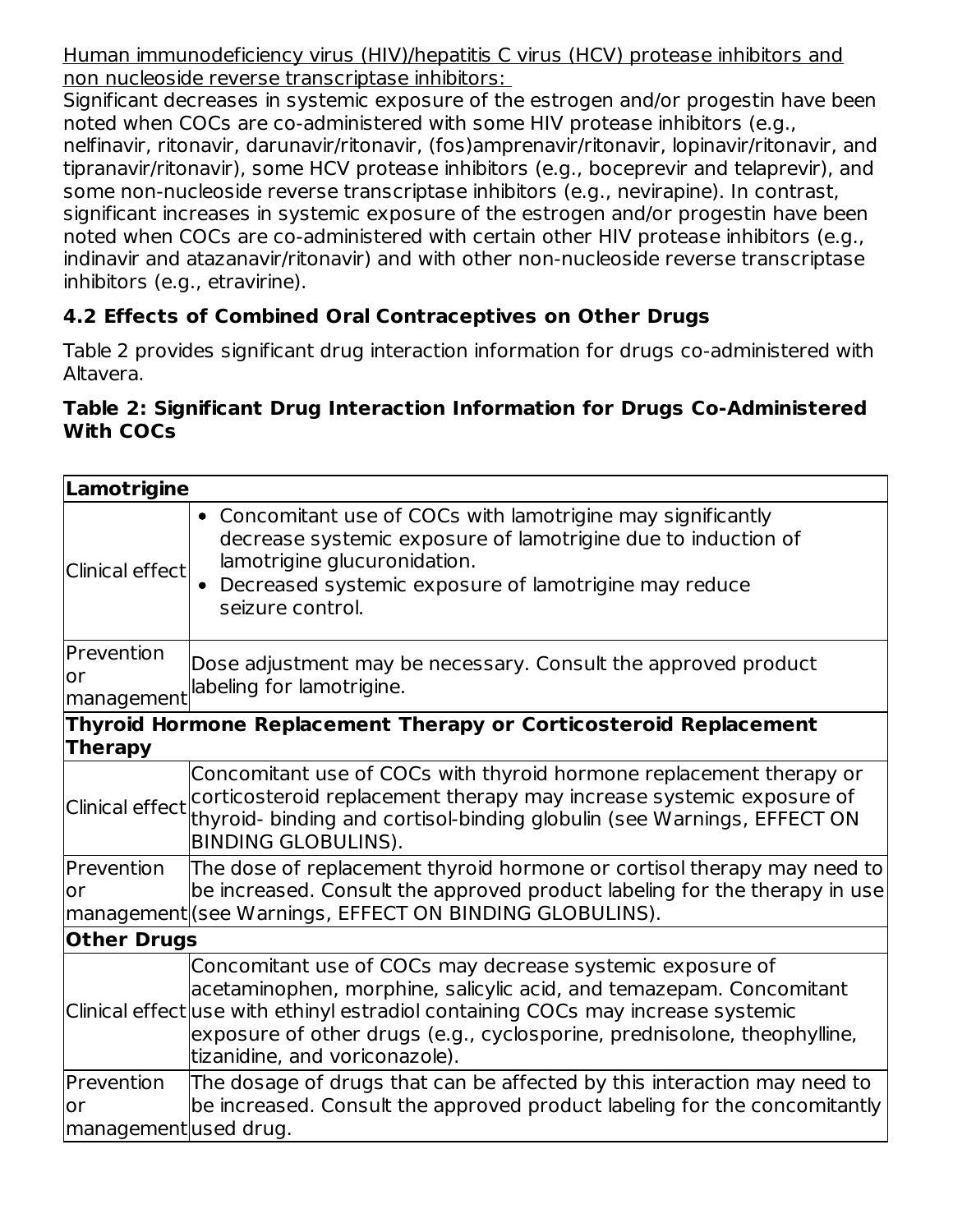#### **4.3 Concomitant Use with Hepatitis C Virus (HCV) Combination Therapy – Liver Enzyme Elevation**

Do not co-administer Altavera with HCV drug Combinations containing ombitasvir/paritaprevir/ritonavir, with or without dasabuvir, [see Warnings (5)], and glecaprevir/pibrentasvir due to potential for ALT elavations.

## **4.4 Effect on Laboratory Tests**

The use of COCs may influence the results of certain laboratory tests, such as coagulation factors, lipids, glucose tolerace, and binding proteins.

## **5. Carcinogenesis**

See WARNINGS (11).

## **6. Pregnancy**

#### Risk Summary

Discontinue Altavera if pregnancy occurs because there is no reason to use COCs in pregnancy. Discontinue Altavera if pregnancy occurs. Epidemiologic studies and metaanalyses have not found an increased risk of genital or nongenital birth defects (including cardiac anomalies and limb-reduction defects) following exposure to COCs before conception or during early pregnancy. Animal studies to evaluate embryo/fetal toxicity were not conducted.

In the U.S. general population, the estimated background risk of major birth defects and miscarriage in clinically recognized pregnancies is 2 to 4 percent and 15 to 20 percent, respectively.

## **7. Lactation**

#### Risk Summary

Contraceptive hormones and/or metabolites are present in human milk. COCs can reduce milk production in breast-feeding females. This reduction can occur at any time but is less likely to occur once breast-feeding is well-established. When possible, advise the nursing female to use other methods of contraception until she discontinues breastfeeding. (see DOSAGE AND ADMINISTRATION). The developmental and health benefits of breast-feeding should be considered along with the mother's clinical need for Altavera and any potential adverse effects on the breast-fed child from Altavera or from the underlying maternal condition.

## **8. Pediatric Use**

Safety and efficacy of Altavera have been established in females of reproductive potential. Use of Altavera before menarche is not indicated.

## **9. Geriatric Use**

Altavera has not been studied in postmenopausal women and is not indicated in this population.

## **10. PATIENT COUNSELING INFORMATION**

- Counsel patients that cigarette smoking increases the risk of serious cardiovascular events from COC use, and that women who are over 35 years old and smoke should not use COCs (see BOXED WARNING and CONTRADICATIONS).
- Counsel patients that this product does not protect against HIV-infection (AIDS) and other sexually transmitted infections.
- Counsel patients to take one tablet daily by mouth at the same time every day.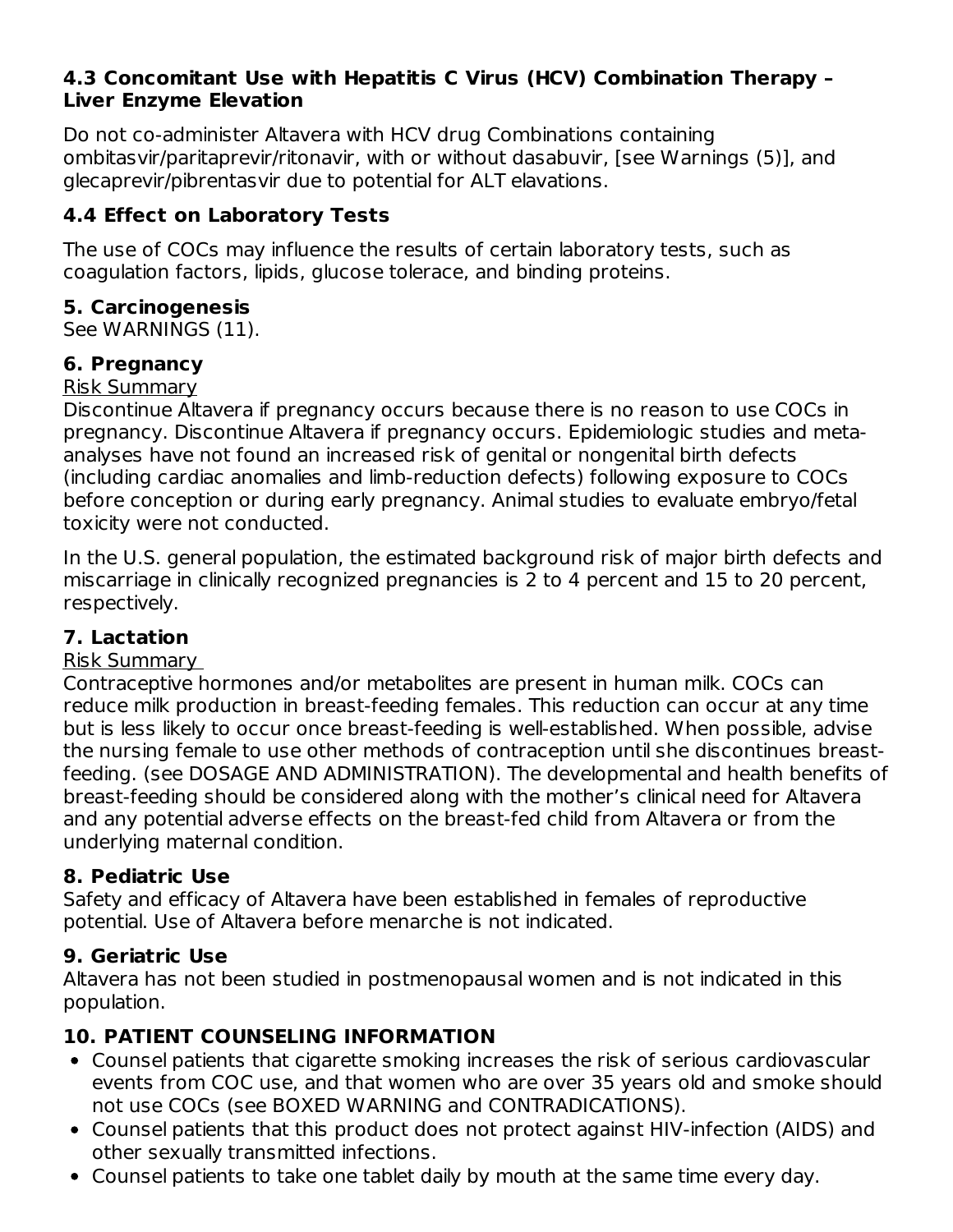Instruct patients what to do in the event pills are missed (see DOSAGE and ADMINISTRATION).

- Counsel patients to use a back-up or alternative method of contraception when enzyme inducers are used with COCs (see PRECAUTIONS (4.1)].
- Counsel patients who are breastfeeding or who desire to breastfeed that COCs may reduce breast milk production. This is less likely to occur if breastfeeding is well established COCs (see PRECAUTIONS (7)].
- Counsel any patient who starts Altavera postpartum, and who has not yet had a period, to use an additional method of contraception until she has taken a lightorange tablet for 7 consecutive days (see DOSAGE and ADMINISTRATION).
- Counsel patients that amenorrhea may occur. Pregnancy should be considered in the event of amenorrhea, and should be ruled out if amenorrhea is associated with symptoms of pregnancy, such as morning sickness or unusual breast tenderness [see WARNINGS (9)].
- Depression may occur. Women should contact their healthcare provider if depression occurs, including shortly after initiating the treatment [see WARNINGS (10)].

## **ADVERSE REACTIONS**

The following serious adverse reactions with the use of COCs are discussed elsewhere in the labeling:

- Serious cardiovascular adverse events [see BOXED WARNING and WARNINGS (1)]
- Vascular events [see WARNINGS (1)]
- Liver disease [see WARNINGS(2)]
- Hypertension [see WARNINGS(3)]
- Gallbladder disease [see WARNINGS (6)]
- Carbohydrate and lipid effects [see WARNINGS (7)]
- Headache [see WARNINGS (8)]
- Carcinoma of the cervix [see WARNINGS (11)]

Adverse reactions reported by COC users and described elsewhere in the labeling are:

- Bleeding irregularities and amenorrhea [see WARNINGS (9)]
- Mood changes, including depression [see WARNINGS (10)]
- Melasma/chloasma which may persist [see WARNINGS (14)]
- Edema/fluid retention [see PRECAUTIONS (2)]
- Diminution in lactation when given immediately postpartum [see PRECAUTIONS (7)]

The following adverse reactions have been reported in patients receiving oral contraceptives and are believed to be drug-related: Breast tenderness, pain, enlargement, secretion; Nausea, vomiting and gastrointestinal symptoms (such as abdominal pain, cramps and bloating); Change in menstrual flow; Temporary infertility after discontinuation of treatment; Change in weight or appetite (increase or decrease); Change in cervical erosion and secretion; Cholestatic jaundice; Rash (allergic); Vaginitis, including candidiasis; Change in corneal curvature (steepening); Intolerance to contact lenses; Mesenteric thrombosis; Decrease in serum folate levels; Exacerbation of systemic lupus erythematosus; Exacerbation of porphyria; Exacerbation of chorea; Aggravation of varicose veins; Anaphylactic/anaphylactoid reactions, including urticaria, angioedema, and severe reactions with respiratory and circulatory symptoms.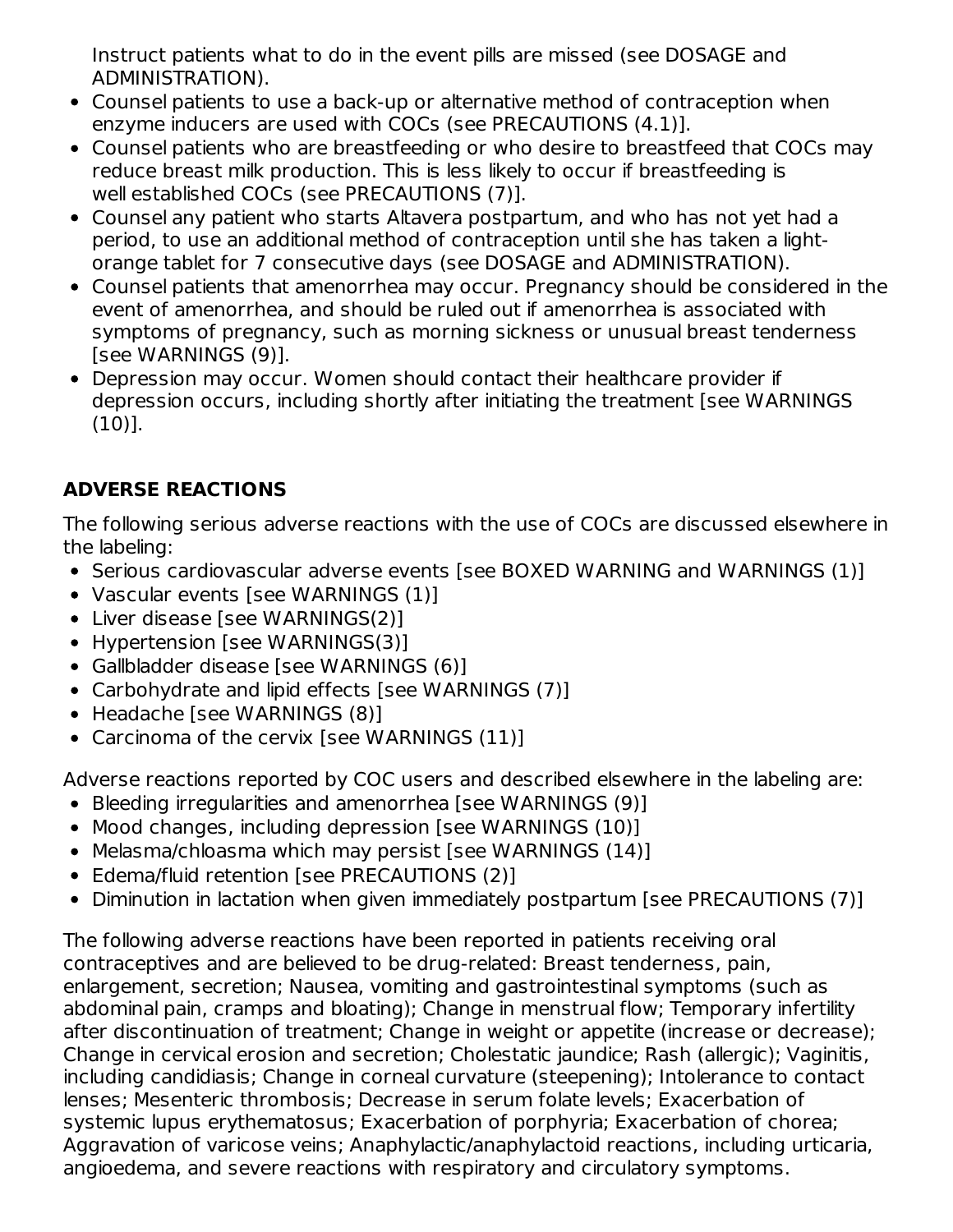The following adverse reactions have been reported in users of oral contraceptives, and the association has been neither confirmed nor refuted: Congenital anomalies; Premenstrual syndrome; Cataracts; Optic neuritis, which may lead to partial or complete loss of vision; Cystitis-like syndrome; Nervousness; Dizziness; Hirsutism; Loss of scalp hair; Erythema multiforme; Erythema nodosum; Hemorrhagic eruption; Impaired renal function; Hemolytic uremic syndrome; Budd-Chiari syndrome; Acne; Changes in libido; Colitis; Sickle-cell disease; Cerebral-vascular disease with mitral valve prolapse; Lupus-like syndromes; Pancreatitis; Dysmenorrhea.

## **OVERDOSAGE**

There have been no reports of serious adverse outcomes from overdose of COCs, including ingestion by children. Overdose may cause uterine bleeding in females and nausea.

## **DOSAGE AND ADMINISTRATION**

### **1. How to Start and Take Altavera**

Altavera is dispensed in a compact dispenser containing 28 tablets (see HOW SUPPLIED). Altavera may be started using either a Day 1 start or a Sunday start (see Table 3). For the first cycle of a Sunday start regimen, an additional method of contraception should be used until after the first 7 consecutive days of administration.

## **Table 3: Instructions for Administration of Altavera**

|                                                                                  | Day 1 start<br>• Take first tablet without regard to meals on<br>the first day of menses<br>• Take subsequent tablets once daily at the<br>same time each day<br>• Begin each subsequent pack on the same day<br>of the week as the first cycle pack (i.e., on the<br>day after taking the last tablet)                                                                                                                                  |
|----------------------------------------------------------------------------------|------------------------------------------------------------------------------------------------------------------------------------------------------------------------------------------------------------------------------------------------------------------------------------------------------------------------------------------------------------------------------------------------------------------------------------------|
| Starting Altavera in females<br>with no current use of<br>hormonal contraception | <u>Sunday start</u><br>• Take first tablet without regard to meals on<br>the first Sunday after the onset of<br>menstrual period<br>• Take subsequent tablets once daily at the<br>same time each day<br>• Use additional nonhormonal contraception<br>for the first seven days of product use<br>• Begin each subsequent pack on the same day<br>of the week as the first cycle pack (i.e., on the<br>day after taking the last tablet) |
| <b>Switching from another</b><br>contraceptive method<br>$\bullet$ A COC         | <b>Start Altavera:</b><br>• On the day when the new pack of the<br>previous COC would have been started                                                                                                                                                                                                                                                                                                                                  |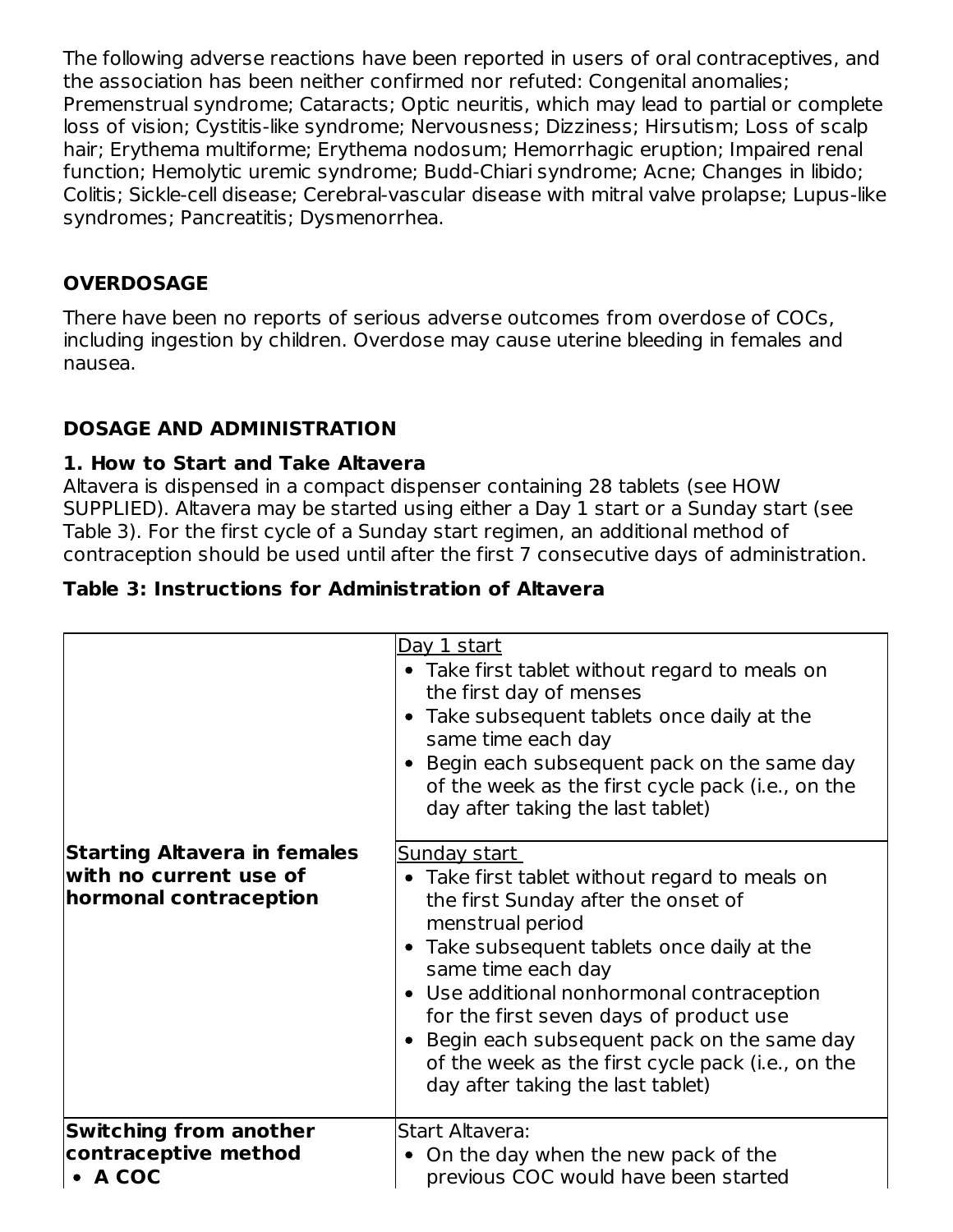| • Transdermal patch          | • On the day when next application would<br>have been scheduled |
|------------------------------|-----------------------------------------------------------------|
| <b>Vaginal ring</b>          | • On the day when next insertion would have been<br>scheduled   |
| <b>Injection</b>             | • On the day when next injection would have been<br>scheduled   |
| • Intrauterine contraceptive | • On the day of removal                                         |
| <b>Implant</b>               | • On the day of removal                                         |

### **Starting Altavera after Abortion or Miscarriage**

#### **First-trimester**

- After a first-trimester abortion or miscarriage, Altavera may be started immediately. An additional method of contraception is not needed if Altavera is started immediately.
- If Altavera is not started within 5 days after termination of the pregnancy, the patient should use additional non-hormonal contraception (such as condoms or spermicide) for the first seven days of her first cycle of Altavera.

#### **Second-trimester**

Do not start until 4 weeks after a second-trimester abortion or miscarriage, due to the increased risk of thromboembolic disease. Start Altavera following the instructions in Table 3 for Day 1 or Sunday start. Use additional non-hormonal contraception (such as condoms or spermicide) for the first seven days of the patient's first cycle of Altavera (see CONTRAINDICATIONS, WARNINGS (1), PRECAUTIONS (10) and FDA-APPROVED PATIENT LABELING). Starting Altavera after ChildbirthDo not start until 4 weeks after delivery, due to the increased risk of thromboembolic disease. Start contraceptive therapy with Altavera following the instructions in Table 3 for women not currently using hormonal contraception.Altavera is not recommended for use in lactating women (see PRECAUTIONS (7) and FDA-APPROVED PATIENT LABELING).If the woman has

not yet had a period postpartum, consider the possibility of ovulation and conception occurring prior to use of Altavera (see CONTRAINDICATIONS, WARNINGS (9), PRECAUTIONS (6) and FDA APPROVED PATIENT LABELING).

## **2. Dosing Altavera**

Instruct patients to take one tablet by mouth at the same time every day. To achieve maximum contraceptive effectiveness, patients must take Altavera as directed, in the order directed on the blister pack. The failure rate may increase when pills are missed or taken incorrectly.

#### **3. Missed doses**

Instruct patients about the handling of missed doses (e.g., to take single missed pills as soon as possible) and to follow the dosing instructions provided in the FDA-approved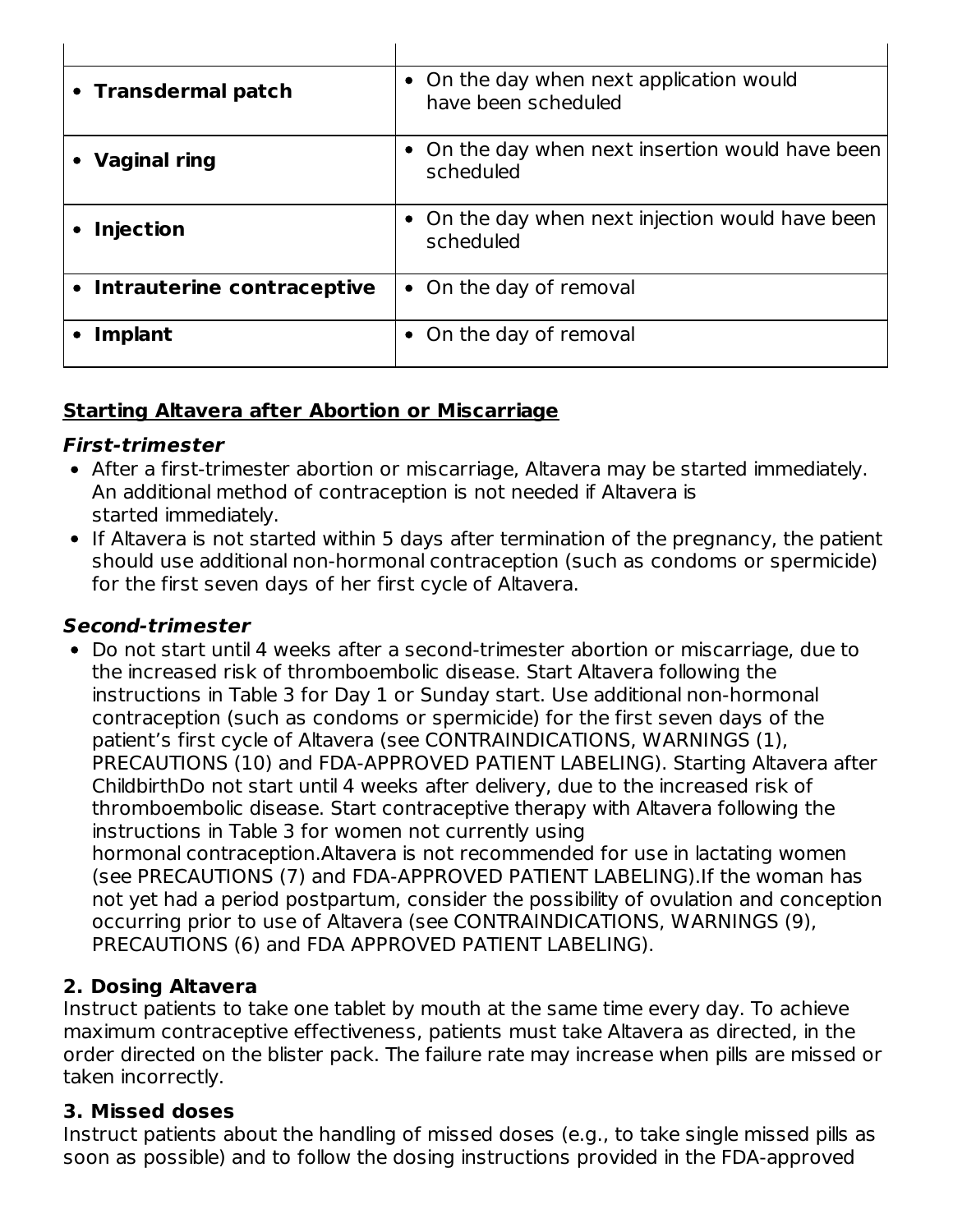patient labeling.

#### **Table 4: Instructions for Missed Altavera Tablets**

| • If one active tablet<br>is missed in Weeks<br>1, 2, or 3                                                             | Take the tablet as soon as possible. Continue taking one tablet a<br>day until the pack is finished.                                                                                                                                                                                                                                                                                                                      |
|------------------------------------------------------------------------------------------------------------------------|---------------------------------------------------------------------------------------------------------------------------------------------------------------------------------------------------------------------------------------------------------------------------------------------------------------------------------------------------------------------------------------------------------------------------|
| 1 or Week 2                                                                                                            | Take the two missed tablets as soon as possible and the next<br>• If two active tablets two active tablets the next day. Continue taking one tablet a day<br>are missed in Week until the pack is finished. Additional nonhormonal<br>contraception (such as condoms or spermicide) should<br>be used as back-up if the patient has sex within 7 days<br>after missing tablets.                                           |
| • If two active tablets<br>are missed in the<br>third week or three<br>or more active<br>tablets are missed<br>2, or 3 | Day 1 start: Throw out the rest of the pack and start a new<br>pack that same day.<br>Sunday start: Continue taking one tablet a day until Sunday,<br>then throw out the rest of the pack and start a new pack that<br>same day.<br>in a row in Weeks 1, Additional nonhormonal contraception (such as<br>condoms or spermicide) should be used as back-up if<br>the patient has sex within 7 days after missing tablets. |

#### **4. Advice in Case of Gastrointestinal Disturbances**

If vomiting occurs within 3 to 4 hours after taking Altavera, the patient should proceed as if she missed a tablet. In case of prolonged vomiting or diarrhea, absorption may not be complete and additional contraceptive measures should be taken.

#### **HOW SUPPLIED/STORAGE AND HANDLING**

Altavera tablets (levonorgestrel and ethinyl estradiol, 0.15 mg/30 mcg) are available in packages of 3 compact dispensers, each containing 28 tablets:

| 21<br><b>Active</b><br>Tablets: | Peach, round, unscored,<br>debossed with SZon one side and<br>14 I 40 I the other side. |
|---------------------------------|-----------------------------------------------------------------------------------------|
| 7 Inert<br>Tablets:             | White, round, unscored,<br>debossed with SZon one side and<br>11 On the other side.     |
| lЗ<br>blisters                  | lindividual NDC 63629-2343-1                                                            |

Store at 20º to 25°C (68° to 77º F) [See USP Controlled Room Temperature].

#### **Patient Information**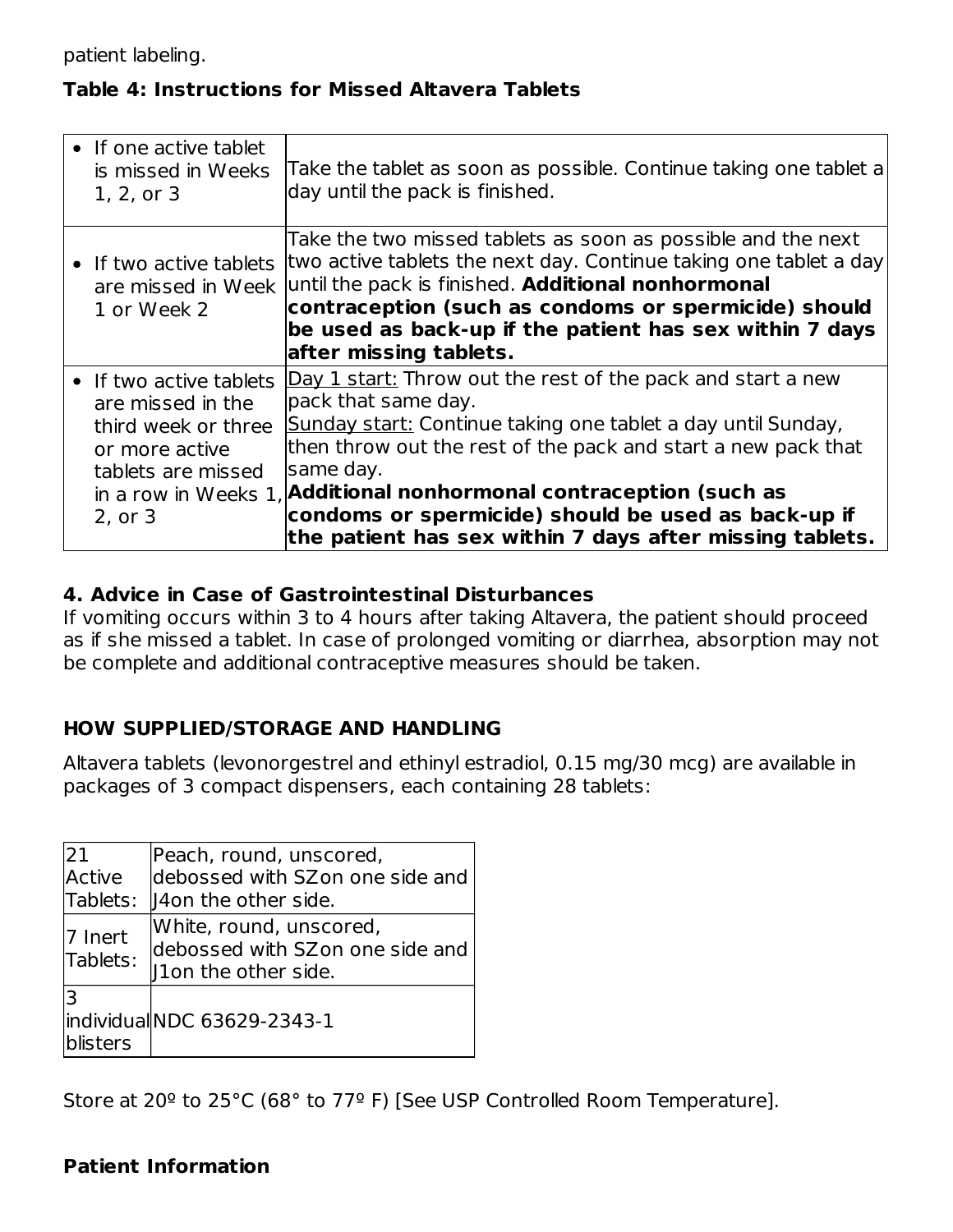#### **ALTAVERA [all-tuh-VAIR-uh] (levonorgestrel 0.15 mg and ethinyl estradiol 30 mcg tablets)**

### **What is the most important information I should know about Altavera?**

## **Do not use Altavera if you smoke cigarettes and are over 35 years old.**

**S**moking increases your risk of serious cardiovascular side effects from hormonal birth control pills, including death from heart attack, blood clots or stroke. This risk increases with age and the number of cigarettes you smoke.

#### **What is Altavera?**

Altavera is a birth control pill (oral contraceptive) used by women to prevent pregnancy.

## **How does Altavera work for contraception?**

Your chance of getting pregnant depends on how well you follow the directions for taking your birth control pills. The better you follow the directions, the less chance you have of getting pregnant.

Based on the results of clinical studies, about 1 to 5 out of 100 women may get pregnant during the first year they use Altavera.

The following chart shows the chance of getting pregnant for women who use different methods of birth control. Each box on the chart contains a list of birth control methods that are similar in effectiveness. The most effective methods are at the top of the chart. The box on the bottom of the chart shows the chance of getting pregnant for women who do not use birth control and are trying to get pregnant.

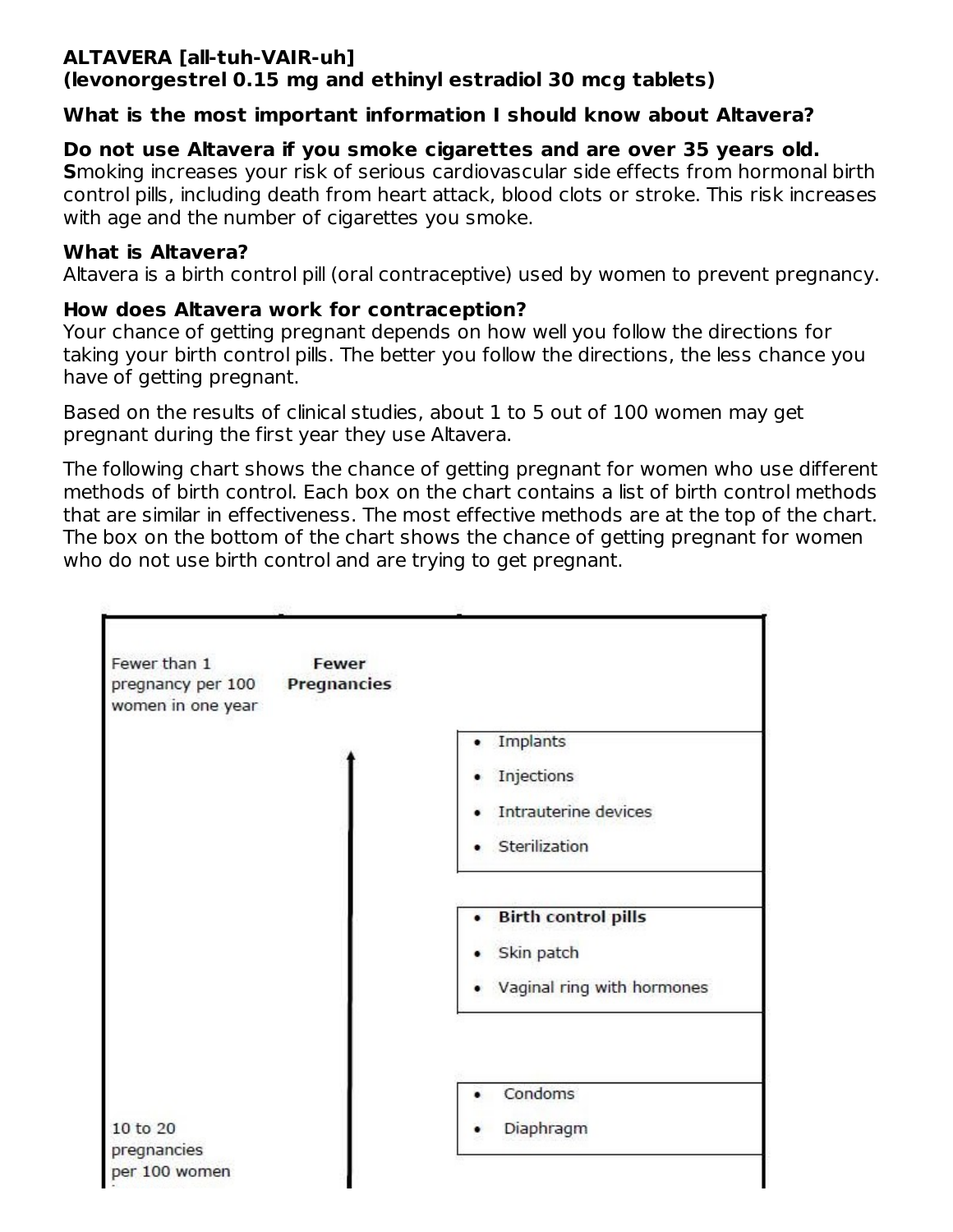

## **Who should not take Altavera?**

#### **Do not take Altavera if you:**

- smoke and are over 35 years of age
- had blood clots in your arms, legs, lungs, or eyes
- had a problem with your blood that makes it clot more than normal
- have certain heart valve problems or irregular heart beat
- had a stroke
- had a heart attack
- have high blood pressure that cannot be controlled by medicine
- have diabetes with kidney, eye, nerve, or blood vessel damage
- have certain kinds of severe migraine headaches with aura, numbness, weakness or changes in vision, or any migraine headaches if you are over 35 years of age
- had breast cancer or any cancer that is sensitive to female hormones
- have liver problems, including liver tumors
- have any unexplained vaginal bleeding
- are pregnant

• take any Hepatitis C drug combination containing ombitasvir/paritaprevir/ritonavir, with or without dasabuvir. This may increase levels of the liver enzyme "alanine aminotransferase" (ALT) in the blood.

#### **If any of these conditions happen while you are taking Altavera, stop taking Altavera right away and talk to your healthcare provider. Use non-hormonal contraception when you stop taking Altavera.**

## **What should I tell my healthcare provider before taking Altavera?**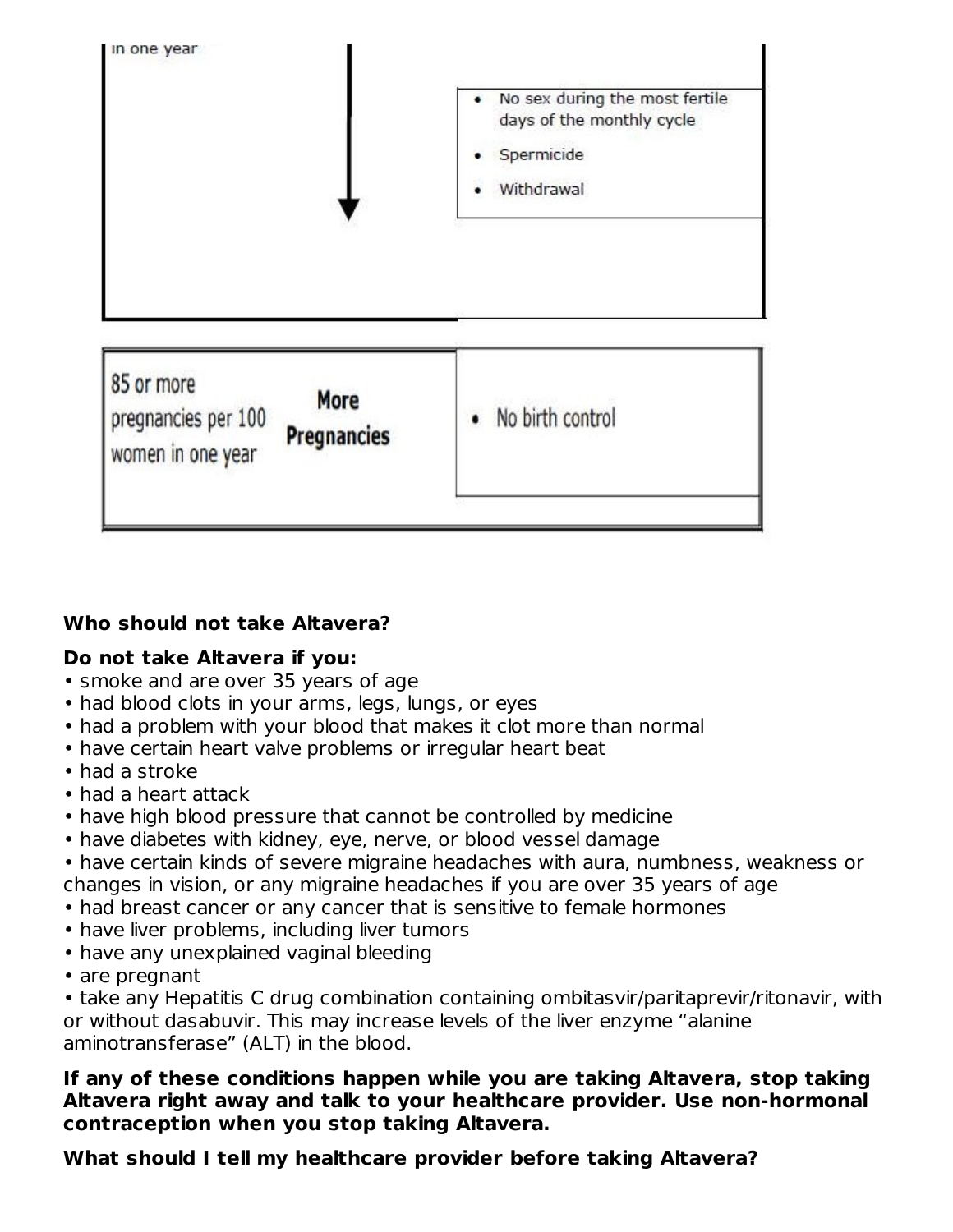### **Tell your healthcare provider if you:**

- are pregnant or think you may be pregnant
- are depressed now or have been depressed in the past
- had yellowing of your skin or eyes (jaundice) caused by pregnancy (cholestasis of pregnancy)

• are breastfeeding or plan to breastfeed. Altavera may decrease the amount of breast milk you make. A small amount of the hormones in Altavera may pass into your breast milk. Talk to your healthcare provider about the best birth control method for you while breastfeeding.

## **Tell your healthcare provider about all the medicines you take,** including

prescription and over-the-counter medicines, vitamins and herbal supplements.

Altavera may affect the way other medicines work, and other medicines may affect how well Altavera works.

Know the medicines you take. Keep a list of them to show your healthcare provider and pharmacist when you get a new medicine.

## **How should I take Altavera?**

## **Read the Instructions for Use at the end of this Patient Information.**

## **What are the possible serious side effects of Altavera?**

• Like pregnancy, Altavera may cause serious side effects, including blood clots in your lungs, heart attack, or a stroke that may lead to death. Some other examples of serious blood clots include blood clots in the legs or eyes.

Serious blood clots can happen especially if you smoke, are obese, or are older than 35 years of age. Serious blood clots are more likely to happen when you:

 $\bigcirc$  first start taking birth control pills

○ restart the same or different birth control pills after not using them for a month or more

Call your healthcare provider or go to a hospital emergency room right away if you have:

| • leg pain that will not go away                                                           | • sudden change in vision or<br>blindness                                          |
|--------------------------------------------------------------------------------------------|------------------------------------------------------------------------------------|
| • sudden shortness of breath<br>• a sudden, severe headache unlike your usual<br>headaches | • chest pain<br>• weakness of numbness in your arm<br>or leg<br>• trouble speaking |

## **Other serious side effects include:**

## **• liver problems, including:**

#### $\cap$  rare liver tumors

○ jaundice (cholestasis), especially if you previously had cholestasis of pregnancy. Call your healthcare provider if you have yellowing of your skin or eyes.

• **high blood pressure.** You should see your healthcare provider for a yearly check of your blood pressure.

- **gallbladder problems**
- **• changes in the sugar and fat (cholesterol and triglycerides) levels in your**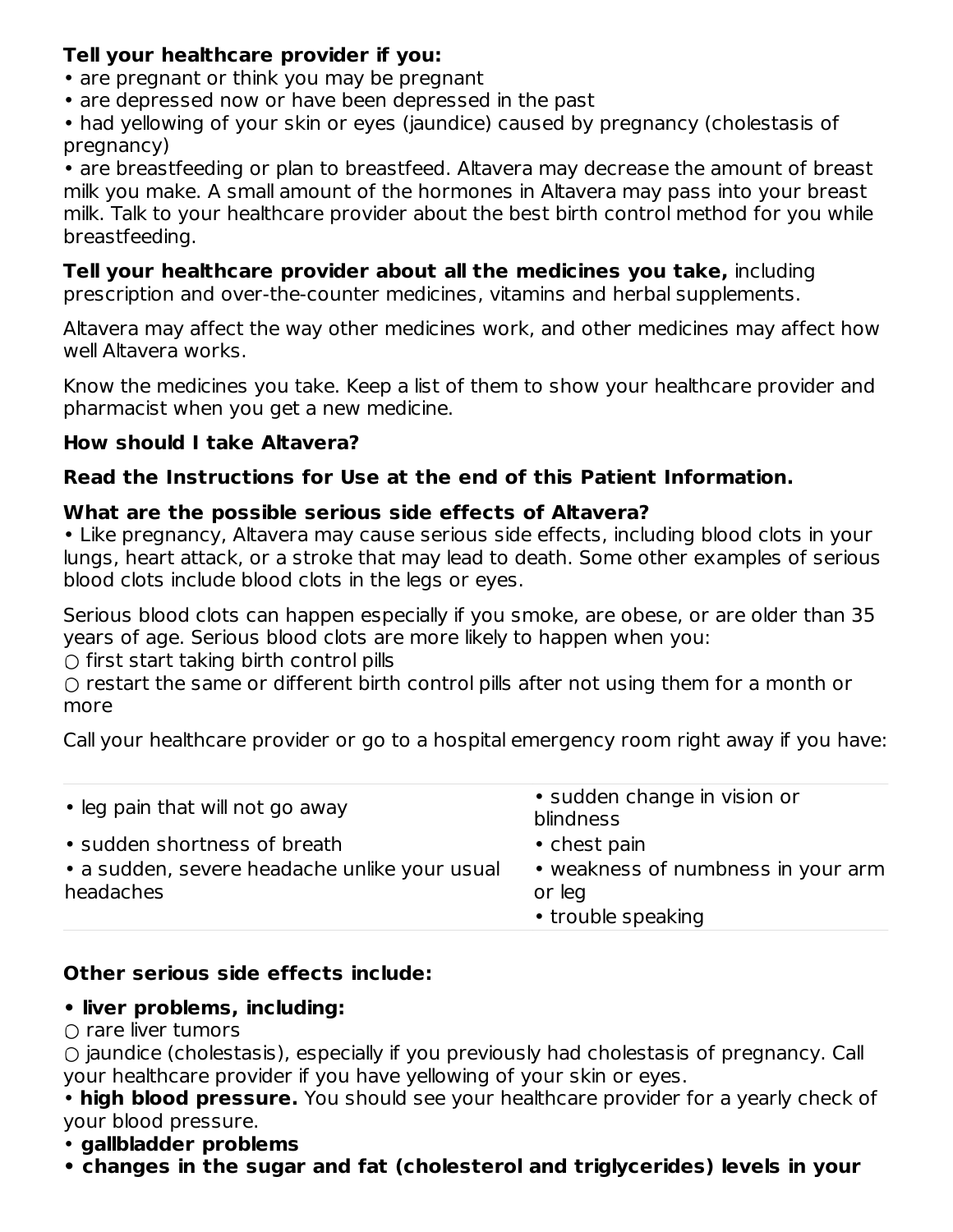**bloodchanges in the sugar and fat (cholesterol and triglycerides) levels in your blood**

• **new or worsening headaches, including migraine headachesnew or worsening headaches, including migraine headaches**

**• irregular or unusual vaginal bleeding and spotting between your menstrual periods, especially during the first 3 months of taking Altavera.**

• **depression**

• **possible cancer in your breast and cervix**

•**swelling of your skin especially around your mouth, eyes, and in your throat (angioedema).**Call your healthcare provider if you have a swollen face, lips, mouth tongue or throat, which may lead to difficulty swallowing or breathing. Your chance of having angioedema is higher if you have a history of angioedema.

• **dark patches of skin around your forehead, nose, cheeks and around your mouth, especially during pregnancy (chloasma).**Women who tend to get chloasma should avoid spending a long time in sunlight, tanning booths, and under sun lamps while taking Altavera. Use sunscreen if you have to be in the sunlight.

## **What are the most common side effects of oral contraceptives?**

| $\bullet$ nausea                                                         | $\bullet$ weight gain |
|--------------------------------------------------------------------------|-----------------------|
| • vomiting                                                               | • breast tenderness   |
| • bleeding between menstrual periods • difficulty wearing contact lenses |                       |

These are not all the possible side effects of Altavera. For more information, ask your healthcare provider or pharmacist.

You may report side effects to the FDA at 1-800-FDA-1088.

#### **What else should I know about taking Altavera?**

• If you are scheduled for any lab tests, tell your healthcare provider you are taking Altavera. Certain blood tests may be affected by Altavera.

• Altavera does not protect against HIV-infection (AIDS) and other sexually transmitted infections.

#### **How should I store Altavera?**

- Store Altavera at room temperature between 68°F to 77°F (20°C to 25°C).
- Protect from light.

## **General information about the safe and effective use of Altavera.**

Medicines are sometimes prescribed for purposes other than those listed in a Patient Information leaflet. Do not use Altavera for a condition for which it was not prescribed. Do not give Altavera to other people, even if they have the same symptoms that you have.

This Patient Information Leaflet summarizes the most important information about Altavera. You can ask your pharmacist or healthcare provider for information about Altavera that is written for health professionals.

For more information, call 1-844-XIROMED (844-947-6633).

## **Do birth control pills cause cancer?**

Birth control pills do not seem to cause breast cancer. However, if you have breast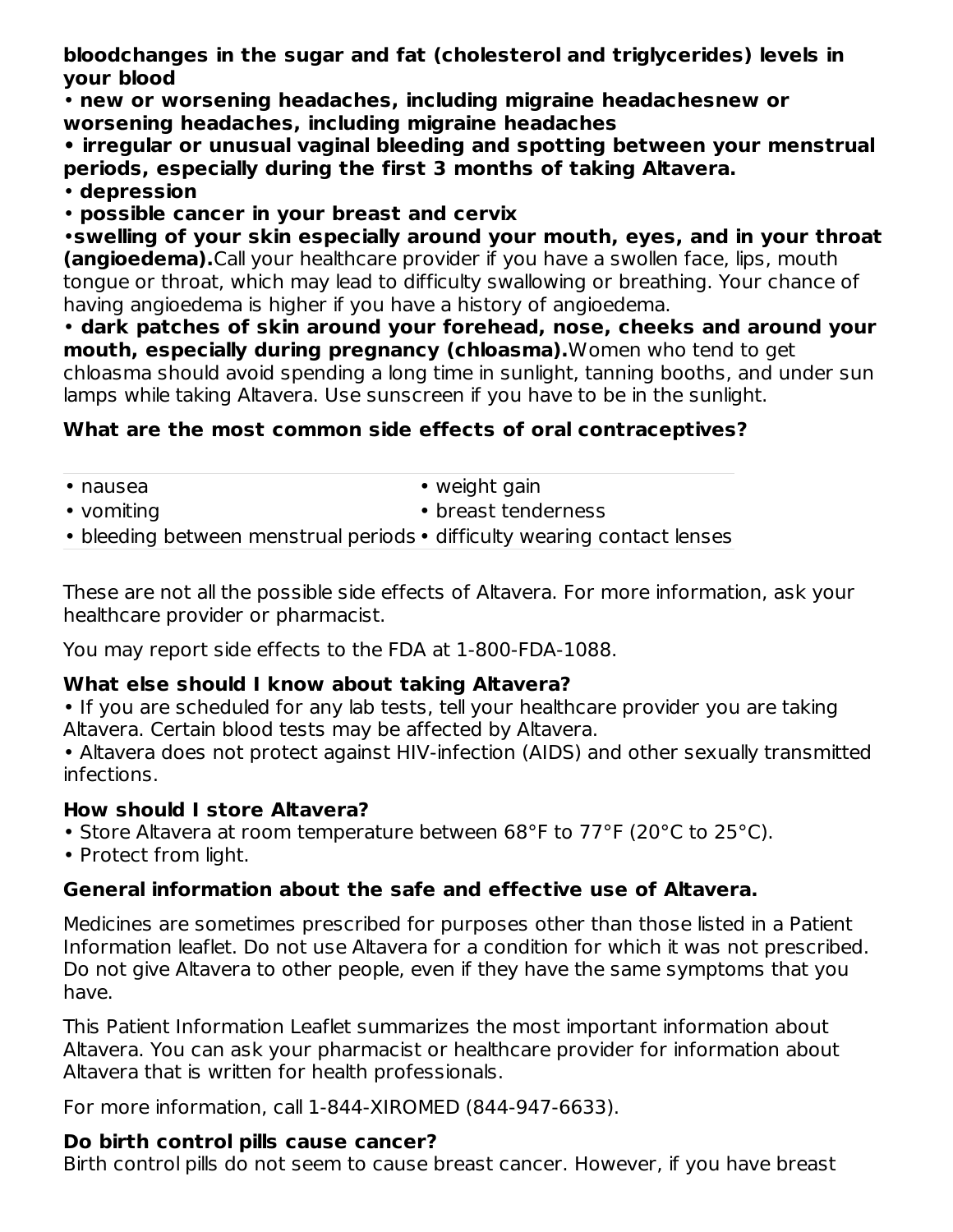cancer now, or have had it in the past, do not use birth control pills because some breast cancers are sensitive to hormones.

Women who use birth control pills may have a slightly higher chance of getting cervical cancer. However, this may be due to other reasons such as having more sexual partners.

### **What if I want to become pregnant?**

You may stop taking the pill whenever you wish. Consider a visit with your healthcare provider for a pre-pregnancy checkup before you stop taking the pill.

### **What should I know about my period when taking Altavera?**

Your periods may be lighter and shorter than usual. Some women may miss a period. Irregular vaginal bleeding or spotting may happen while you are taking Altavera, especially during the first few months of use. This usually is not a serious problem. It is important to continue taking your pills on a regular schedule to prevent a pregnancy.

#### **What are the ingredients in Altavera?**

**Active ingredients**: Each peach pill contains levonorgestrel and ethinyl estradiol.

#### **Inactive ingredients:**

Peach pills: lactose anhydrous, iron oxide black, iron oxide red, iron oxide yellow, magnesium stearate, polyethylene glycol, polyvinyl alcohol-part hydrolyzed, povidone, talc, and titanium dioxide.

White pills: lactose anhydrous, magnesium stearate, polyethylene glycol, polyvinyl alcohol-part hydrolyzed, povidone, talc, and titanium dioxide.

### **XIROMED, LLC.**

Florham Park, NJ 07932

Rev. 05/2020

## **Instructions For Use**

### **ALTAVERA [all-tuh-VAIR-uh] (levonorgestrel 0.15 mg and ethinyl estradiol tablets 30 mcg)**

Important Information about taking Altavera

• **Take 1 pill** every day at the same time. Take the pills in the order directed on your pill pack.

• Do not skip your pills, even if you do not have sex often. If you miss pills (including starting the pack late) **you could get pregnant.** The more pills you miss, the more likely you are to get pregnant.

• If you have trouble remembering to take Altavera, talk to your healthcare provider.

• When you first start taking Altavera, spotting or light bleeding in between your periods may occur. Contact your healthcare provider if this does not go away after a few months.

• You may feel sick to your stomach (nauseous), especially during the first few months of taking Altavera. If you feel sick to your stomach, do not stop taking the pill. The problem will usually go away. If your nausea does not go away, call your healthcare provider.

• Missing pills can also cause spotting or light bleeding, even when you take the missed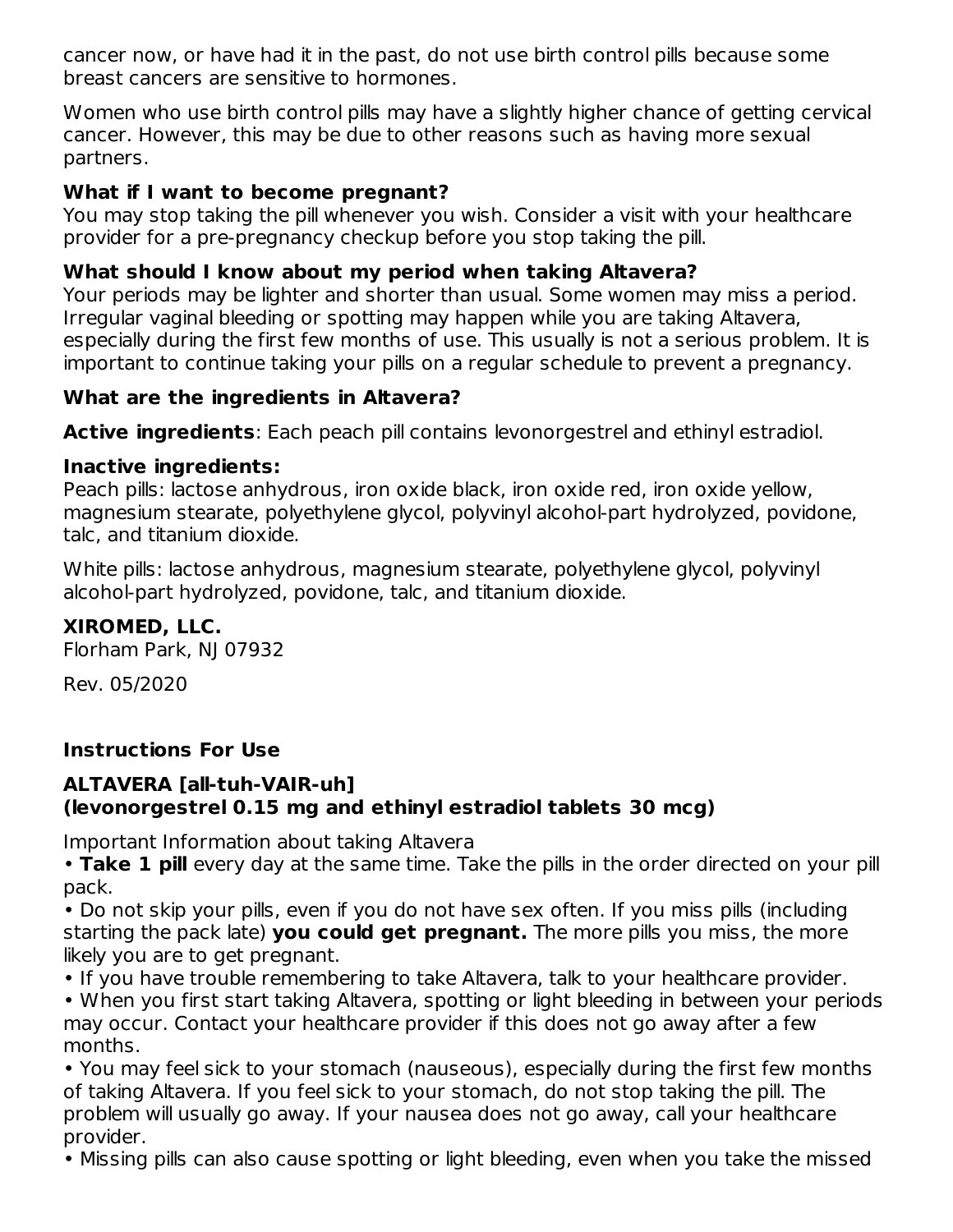pills later. On the days you take 2 pills to make up for missed pills (see **What should I do if I miss any Altavera pills?** below), you could also feel a little sick to your stomach.

• It is not uncommon to miss a period. However, if you miss a period and have not taken Altavera according to directions, or feel like you may be pregnant, call your healthcare provider. If you have a positive pregnancy test, you should stop taking Altavera.

• If you have vomiting or diarrhea within **3-4**hours of taking a light-orange pill, take another light-orange pill as soon as possible. Continue taking all your remaining pills in order. Start the first pill of your next pill pack the day after finishing your current pill pack. This will be 1 day earlier than originally scheduled. Continue on your new schedule. • If you have vomiting or diarrhea for more than 1 day, your birth control pills may not work as well. Use an additional birth control method, like condoms or spermicide, until you check with your healthcare provider.

• Stop taking Altavera at least**4** weeks before you have major surgery and do not restart after the surgery without asking your healthcare provider. Be sure to use other forms of contraception (like condoms or spermicide) during this time period.

## **Before you start taking Altavera:**

• Decide what time of day you want to take your pill. It is important to take it at the same time every day and in the order as directed on your pill pack.

• Look at your pill pack. Your pill pack consists of 1 card that holds 28 individually sealed pills. The 28 pills consist of 21 light-orange pills (3 rows of 7 pills) and 7 pink pills (1 row of 7 pills). **See Figure A**.

## **Figure A**



- Also find:
- o Where on the card to start taking pills (upper left corner) and
- o In what order to take the pills (follow the weeks)
- Be sure you have ready at all times another kind of birth control (such as condoms or spermicide), to use as a back-up in case you miss pills.

## **When should I start taking Altavera?**

### **If you start taking Altavera and you have not used a hormonal birth control method before:**

• There are 2 ways to start taking your birth control pills. You can either start on a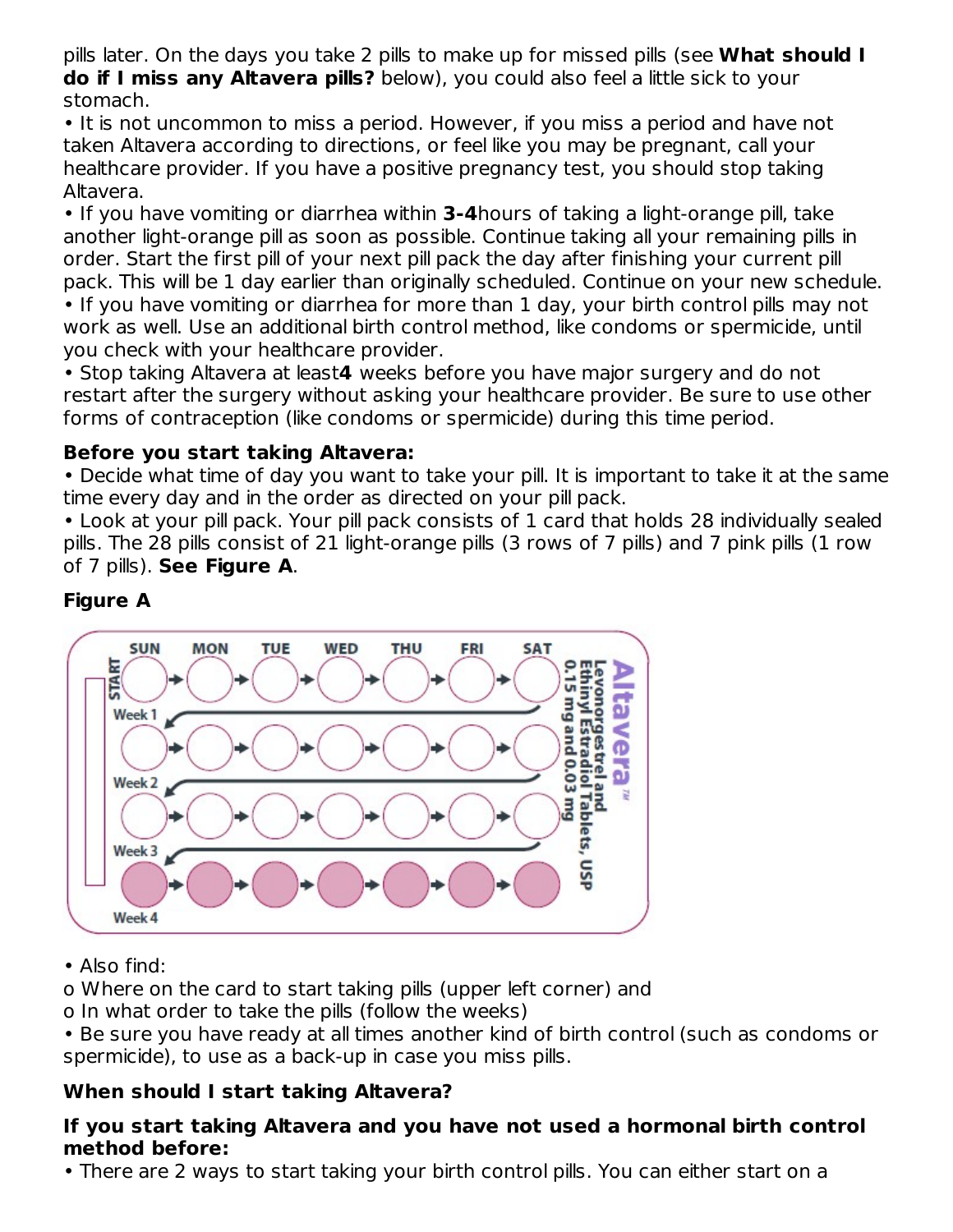Sunday (Sunday Start) or on the first day (Day 1) of your natural menstrual period (Day 1 Start). Your healthcare provider should tell you when to start taking your birth control pill.

• If you use the Sunday Start, use non-hormonal back-up contraception such as condoms or spermicide for the first 7 days that you take Altavera. You do not need back-up contraception if you use the Day 1 Start.

### **If you start taking Altavera and you are switching from another birth control pill:**

• Start your new Altavera pack on the same day that you would start the next pack of your previous birth control method.

• Do not continue taking the pills from your previous birth control pill pack.

## **If you start taking Altavera and previously used a vaginal ring:**

• Start using Altavera on the day you would have started the next ring.

## **If you start taking Altavera and previously used a transdermal patch:**

• Start using Altavera on the day you would have started a new cycle (first patch application).

### **If you start taking Altavera and you are switching from a progestin-only method such as an implant or injection:**

• Start taking Altavera on the day of removal of your implant, or on the day when you would have had your next injection.

## **If you start taking Altavera and you are switching from an intrauterine device or system (IUD or IUS):**

• Start taking Altavera on the day of removal of your IUD or IUS.

• You do not need back-up contraception if your IUD or IUS is removed on the first day (Day 1) of your period. If your IUD or IUS is removed on any other day, use nonhormonal back-up contraception such as condoms or spermicide for the first 7 days that you take Altavera.

**Keep a calendar to track your period: If this is the first time** you are taking birth control pills, read, "**When should I start taking Altavera?**" above. Follow these instructions for either a **Sunday Start** or a **Day 1 Start**.

## **Instructions for using your Altavera Pill Dispenser:**

## **Sunday Start:**

You will use a **Sunday Start** if your healthcare provider told you to take your first pill on a Sunday.

• Take pill 1 on the Sunday **after your period starts**. To remove your pill from the dispenser, press the pill through the hole in the bottom of the dispenser.

• If your period starts on a Sunday, take pill "**1**" that day and refer to Day 1 Start instructions below.

• Take **1**pill every day in the order on the pill dispenser at the same time each day for**28** days.

• After taking the last pill on **Day 28** from the pill dispenser, start taking the first pill from a new pack, on the same day of the week as the first pack (Sunday). Take the first pill in the new pack whether or not you are having your period.

• Use non-hormonal back-up contraception such as condoms or spermicide for the first 7 days of the first cycle that you take Altavera.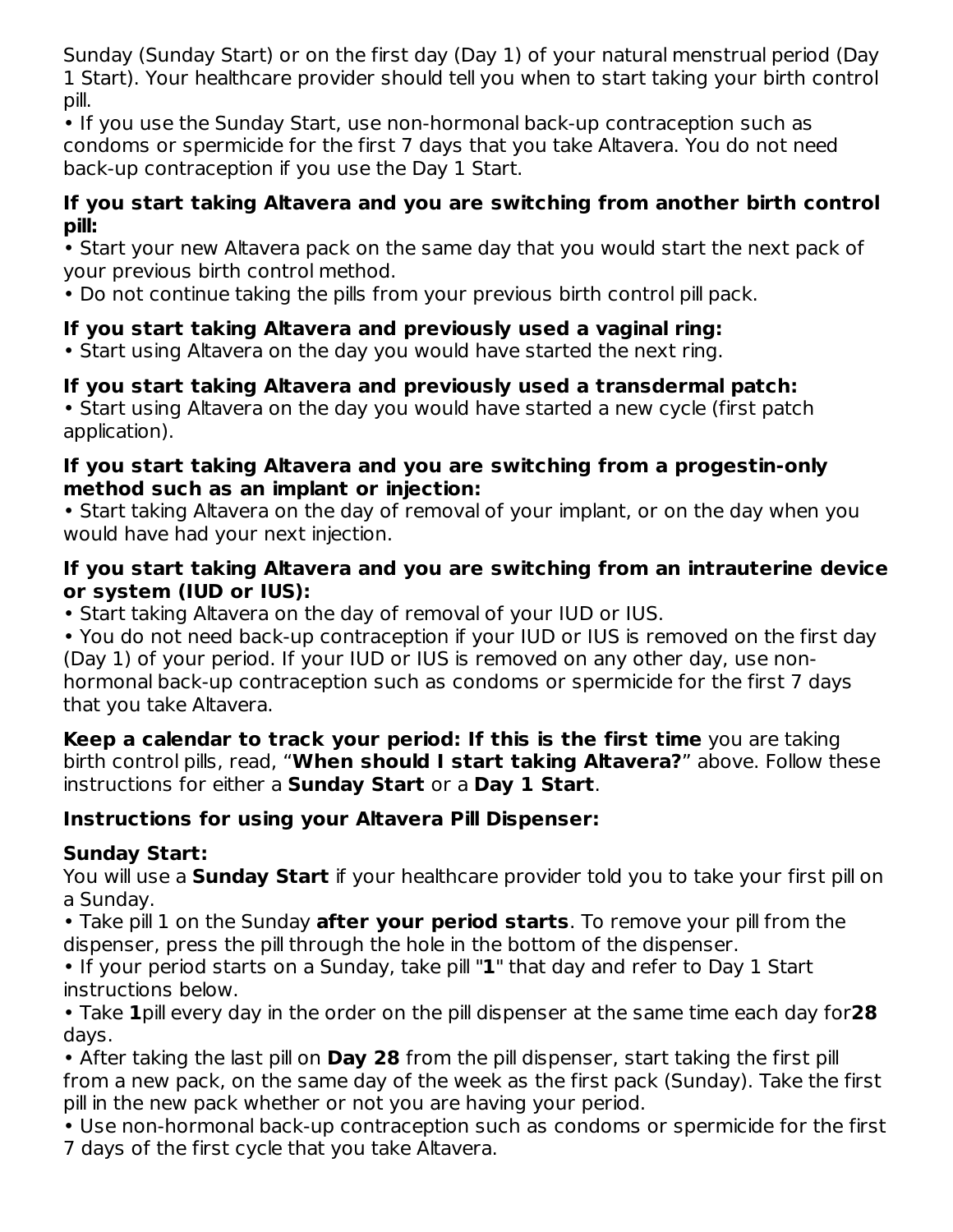## **Day 1 Start:**

You will use a **Day 1 Start** if your doctor told you to take your first pill (Day 1) on the **first day of your period.**

• Take**1** pill every day in the order of the pill dispenser, at the same time each day, for **28** days. To remove your pill from the dispenser, press the pill through the hole in the bottom of the dispenser.

• After taking the last pill on **Day 28** from the pill dispenser, start taking the first pill from a new pack, on the same day of the week as the first pack. Take the first pill in the new pack whether or not you are having your period.

## **What should I do if I miss any Altavera pills?**

## **If you miss 1 pill in Weeks 1, 2, or 3, follow these steps:**

• Take it as soon as you remember. Take the next pill at your regular time. This means you may take 2 pills in 1 day.

- Then continue taking 1 pill every day until you finish the pack.
- You do not need to use a back-up birth control method if you have sex.

## **If you miss 2 pills in Week 1 or Week 2 of your pack, follow these steps:**

- Take the 2 missed pills as soon as possible and the next 2 pills the next day.
- Then continue to take 1 pill every day until you finish the pack.

• Use a non-hormonal birth control method (such as a condom or spermicide) as a back-up if you have sex during the first 7 days after missing your pills.

## **If you miss 2 pills in a row in Week 3, or you miss 3 or more pills in a row during Weeks 1, 2, or 3 of the pack, follow these steps:**

## • **If you are a Day 1 Starter:**

o Throw out the rest of the pill pack and start a new pack that same day.

o You may not have your period this month, but this is expected. However, if you miss your period 2 months in a row, call your healthcare provider because you might be pregnant.

o You could become pregnant if you have sex during the first 7 days after you restart your pills. You MUST use a non-hormonal birth control method (such as a condom or spermicide) as a back-up if you have sex during the first 7 days after you restart your pills.

## • **If you are a Sunday Starter:**

o Keep taking 1 pill every day until Sunday. On Sunday, throw out the rest of the pack and start a new pack of pills that same day.

o Use a non-hormonal birth control method (such as a condom or spermicide) as a back-up if you have sex during the first 7 days after you restart your pills.

### **If you have any questions or are unsure about the information in this leaflet, call your healthcare provider.**

This Patient Information and Instructions for Use have been approved by the U.S. Food and Drug Administration.

## **XIROMED, LLC.**

Florham Park, NJ 07932

PIL-116-02

Rev. 05/2020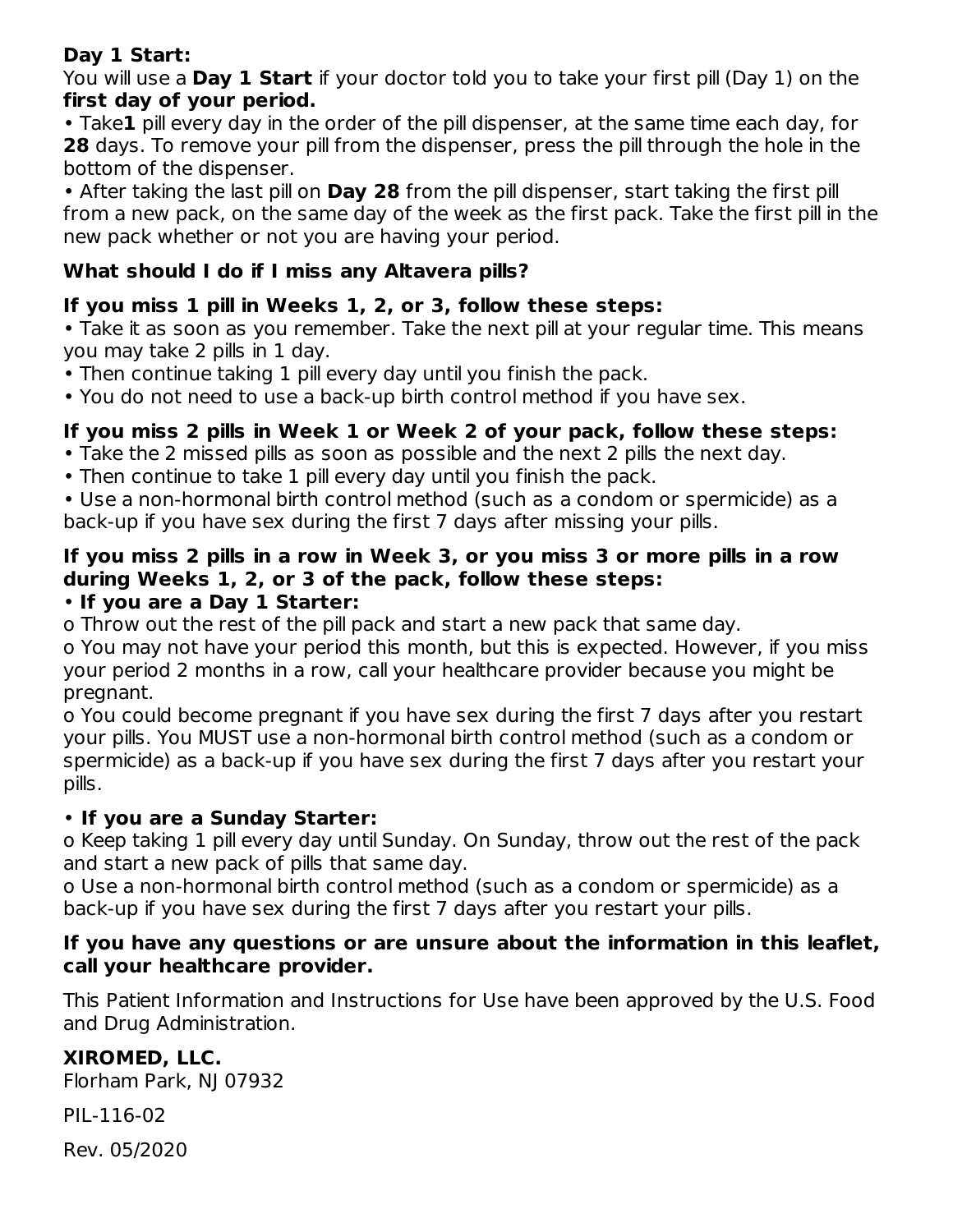#### **Levonorgestrel/ethinyl estradiol Tab, #28**



Each blister card contains: three individual units, each containing one blister of 28 tablets: 21 peach tablets, containing 0.15 mg of levonorgestrel and 0.03 mg ethinyl estradiol; and 7 white inert tablets.

Keep this and all medication out of the reach of children.

Store at 20° to 25°C (68° to 77°F) [See USP Controlled Room Temperature].



|              | <b>ALTAVERA</b>            | levonorgestrel and ethinyl estradiol kit    |                                                |            |                                       |                                     |
|--------------|----------------------------|---------------------------------------------|------------------------------------------------|------------|---------------------------------------|-------------------------------------|
|              |                            |                                             |                                                |            |                                       |                                     |
|              | <b>Product Information</b> |                                             |                                                |            |                                       |                                     |
|              | <b>Product Type</b>        | HUMAN PRESCRIPTION DRUG                     | <b>Item Code (Source)</b>                      |            |                                       | NDC:63629-2343(NDC:70700-116)       |
|              |                            |                                             |                                                |            |                                       |                                     |
|              | <b>Packaging</b>           |                                             |                                                |            |                                       |                                     |
| #            | <b>Item Code</b>           | <b>Package Description</b>                  |                                                |            | <b>Marketing Start</b><br><b>Date</b> | <b>Marketing End</b><br><b>Date</b> |
| $\mathbf{1}$ | NDC:63629-<br>2343-1       | 3 in 1 CARTON                               |                                                | 01/01/2018 |                                       |                                     |
| 1            |                            | 1 in 1 CARTON                               |                                                |            |                                       |                                     |
| 1            |                            | Product                                     | 1 in 1 BLISTER PACK; Type 0: Not a Combination |            |                                       |                                     |
|              |                            |                                             |                                                |            |                                       |                                     |
|              | <b>Quantity of Parts</b>   |                                             |                                                |            |                                       |                                     |
|              | Part #                     | <b>Package Quantity</b>                     |                                                |            | <b>Total Product Quantity</b>         |                                     |
|              | Part 1                     |                                             | 21                                             |            |                                       |                                     |
|              | Part 2                     |                                             | $\overline{7}$                                 |            |                                       |                                     |
|              |                            |                                             |                                                |            |                                       |                                     |
|              | Part 1 of 2                |                                             |                                                |            |                                       |                                     |
|              | <b>ALTAVERA</b>            | levonorgestrel and ethinyl estradiol tablet |                                                |            |                                       |                                     |
|              |                            |                                             |                                                |            |                                       |                                     |
|              | <b>Product Information</b> |                                             |                                                |            |                                       |                                     |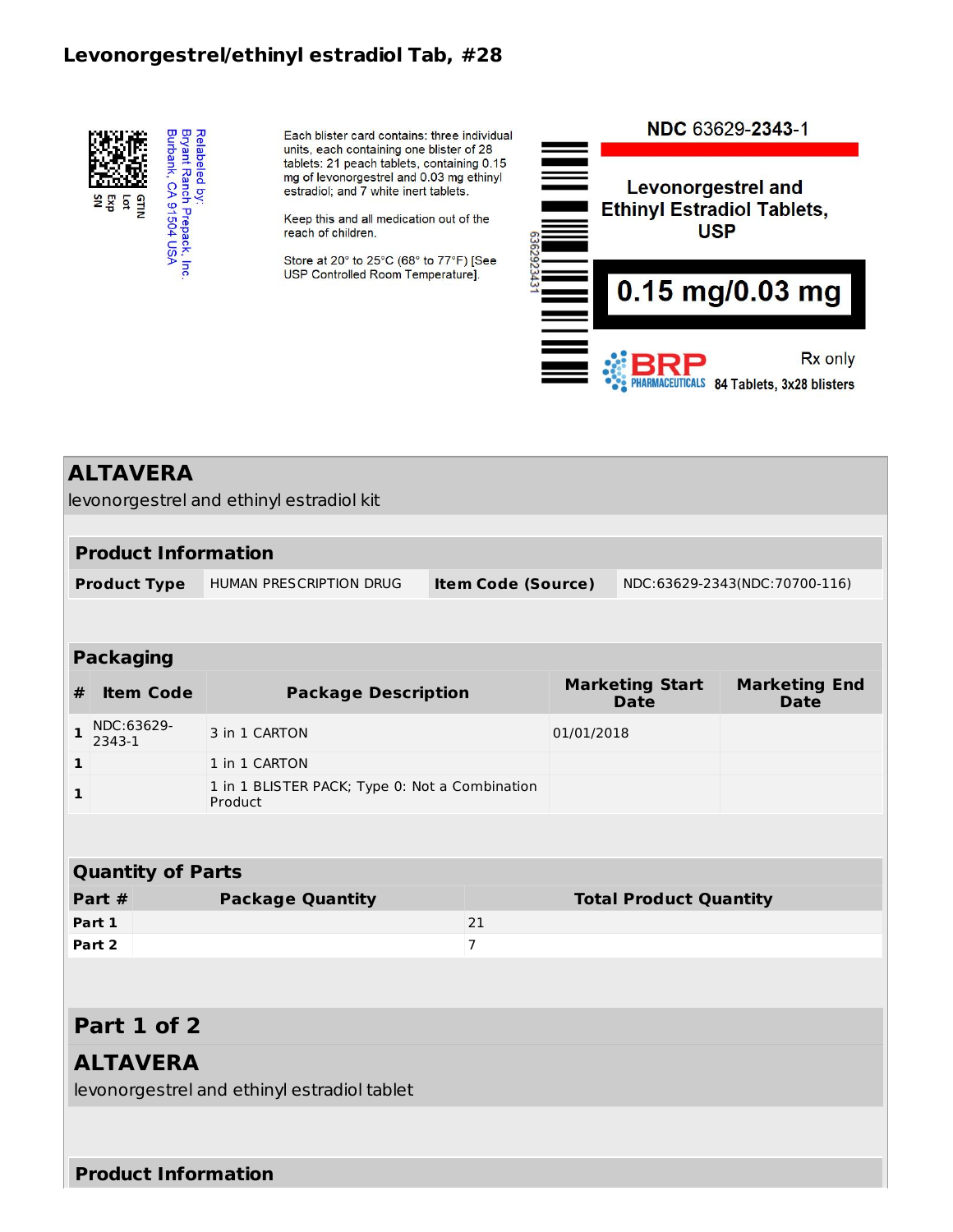| <b>Route of Administration</b> | ORAL |
|--------------------------------|------|
|--------------------------------|------|

| <b>ROUTE OF Administration</b>                                 |               | UKAL                                                                 |                     |            |                                       |                 |                                     |
|----------------------------------------------------------------|---------------|----------------------------------------------------------------------|---------------------|------------|---------------------------------------|-----------------|-------------------------------------|
|                                                                |               |                                                                      |                     |            |                                       |                 |                                     |
| <b>Active Ingredient/Active Moiety</b>                         |               |                                                                      |                     |            |                                       |                 |                                     |
|                                                                |               | <b>Ingredient Name</b>                                               |                     |            | <b>Basis of</b><br><b>Strength</b>    |                 | <b>Strength</b>                     |
|                                                                |               | LEVONORGESTREL (UNII: 5W7SIA7YZW) (LEVONORGESTREL - UNII:5W7SIA7YZW) |                     |            | LEVONORGESTREL                        |                 | $0.15$ mg                           |
| UNII:423D2T571U)                                               |               | <b>ETHINYL ESTRADIOL (UNII: 423D2T571U) (ETHINYL ESTRADIOL -</b>     |                     |            | ETHINYL ESTRADIOL                     |                 | $0.03$ mg                           |
|                                                                |               |                                                                      |                     |            |                                       |                 |                                     |
| <b>Inactive Ingredients</b>                                    |               |                                                                      |                     |            |                                       |                 |                                     |
|                                                                |               | <b>Ingredient Name</b>                                               |                     |            |                                       |                 | <b>Strength</b>                     |
| <b>ANHYDROUS LACTOSE (UNII: 3SY5LH9PMK)</b>                    |               |                                                                      |                     |            |                                       |                 |                                     |
| <b>FERROSOFERRIC OXIDE (UNII: XM0M87F357)</b>                  |               |                                                                      |                     |            |                                       |                 |                                     |
| <b>FERRIC OXIDE RED (UNII: 1K09F3G675)</b>                     |               |                                                                      |                     |            |                                       |                 |                                     |
| FERRIC OXIDE YELLOW (UNII: EX43802MRT)                         |               |                                                                      |                     |            |                                       |                 |                                     |
| <b>MAGNESIUM STEARATE (UNII: 70097M6I30)</b>                   |               |                                                                      |                     |            |                                       |                 |                                     |
|                                                                |               | POLYETHYLENE GLYCOL, UNSPECIFIED (UNII: 3WQ0SDWIA)                   |                     |            |                                       |                 |                                     |
|                                                                |               | POLYVINYL ALCOHOL, UNSPECIFIED (UNII: 532B59J990)                    |                     |            |                                       |                 |                                     |
| POVIDONE, UNSPECIFIED (UNII: FZ989GH94E)                       |               |                                                                      |                     |            |                                       |                 |                                     |
| TALC (UNII: 7SEV7J4R1U)<br>TITANIUM DIOXIDE (UNII: 15FIX9V2JP) |               |                                                                      |                     |            |                                       |                 |                                     |
|                                                                |               |                                                                      |                     |            |                                       |                 |                                     |
|                                                                |               |                                                                      |                     |            |                                       |                 |                                     |
| <b>Product Characteristics</b>                                 |               |                                                                      |                     |            |                                       |                 |                                     |
| Color                                                          | BROWN (peach) |                                                                      | <b>Score</b>        |            |                                       | no score        |                                     |
| <b>Shape</b>                                                   | <b>ROUND</b>  |                                                                      | <b>Size</b>         |            |                                       | 6 <sub>mm</sub> |                                     |
| <b>Flavor</b>                                                  |               |                                                                      | <b>Imprint Code</b> |            |                                       | SZ;  4          |                                     |
| <b>Contains</b>                                                |               |                                                                      |                     |            |                                       |                 |                                     |
|                                                                |               |                                                                      |                     |            |                                       |                 |                                     |
|                                                                |               |                                                                      |                     |            |                                       |                 |                                     |
| <b>Marketing Information</b>                                   |               |                                                                      |                     |            |                                       |                 |                                     |
| <b>Marketing</b><br>Category                                   |               | <b>Application Number or Monograph</b><br><b>Citation</b>            |                     |            | <b>Marketing Start</b><br><b>Date</b> |                 | <b>Marketing End</b><br><b>Date</b> |
| <b>ANDA</b>                                                    | ANDA079102    |                                                                      |                     | 01/01/2018 |                                       |                 |                                     |
|                                                                |               |                                                                      |                     |            |                                       |                 |                                     |
| Part 2 of 2                                                    |               |                                                                      |                     |            |                                       |                 |                                     |
|                                                                |               |                                                                      |                     |            |                                       |                 |                                     |
| <b>INERT</b>                                                   |               |                                                                      |                     |            |                                       |                 |                                     |
| inert tablet                                                   |               |                                                                      |                     |            |                                       |                 |                                     |
|                                                                |               |                                                                      |                     |            |                                       |                 |                                     |
| <b>Product Information</b>                                     |               |                                                                      |                     |            |                                       |                 |                                     |
| <b>Route of Administration</b>                                 |               | ORAL                                                                 |                     |            |                                       |                 |                                     |
|                                                                |               |                                                                      |                     |            |                                       |                 |                                     |